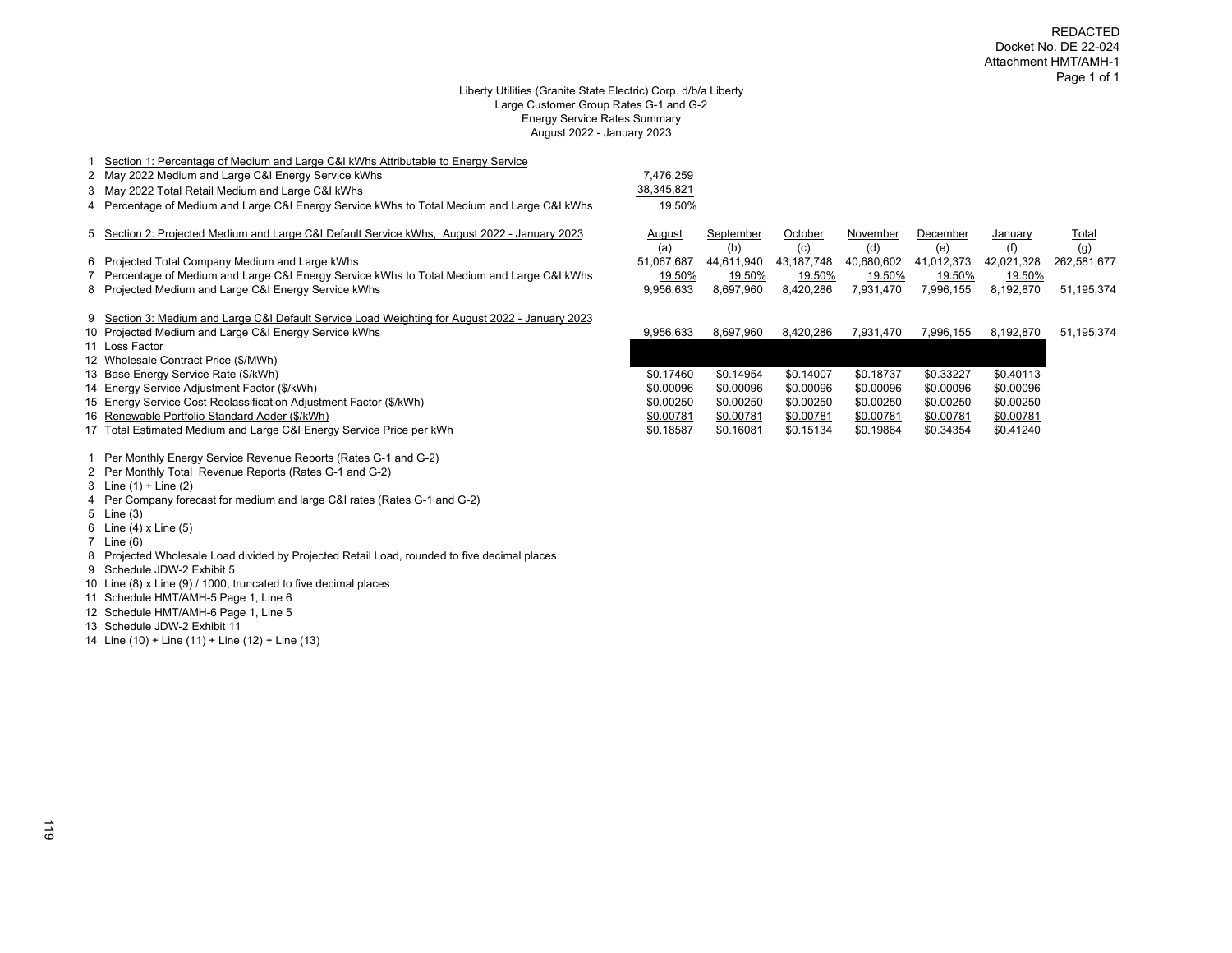#### Liberty Utilities (Granite State Electric) Corp. d/b/a Liberty Small Customer Group (Rates D, D-10, G-3, M, T and V) Energy Service Rates Summary August 2022 - January 2023

| 2<br>3.     | Section 1: Percentage of Residential and Small C&I kWhs Attributable to Energy Service<br>May 2022 Residential and Small C&I Energy Service kWhs<br>May 2022 Total Retail Residential and Small C&I kWhs<br>4 Percentage of Residential and Small C&I Energy Service kWhs to Total Residential & Small C&I kWhs                                                                                                      | 24,650,825<br>27,415,248<br>89.92%                |                                                   |                                                   |                                                   |                                                   |                                                   |                                           |
|-------------|----------------------------------------------------------------------------------------------------------------------------------------------------------------------------------------------------------------------------------------------------------------------------------------------------------------------------------------------------------------------------------------------------------------------|---------------------------------------------------|---------------------------------------------------|---------------------------------------------------|---------------------------------------------------|---------------------------------------------------|---------------------------------------------------|-------------------------------------------|
| 5           | Section 2: Projected Residential and Small C&I Default Service kWhs, August 2022 - January 2023                                                                                                                                                                                                                                                                                                                      | August                                            | September                                         | October                                           | November                                          | December                                          | January                                           | Total                                     |
|             | 6 Projected Total Company Residential and Small C&I kWhs<br>Percentage of Residential and Small C&I Energy Service kWhs to Total Residential & Small C&I kWhs<br>8 Projected Residential and Small C&I Energy Service kWhs                                                                                                                                                                                           | (a)<br>36.527.145<br>89.92%<br>32,843,921         | (b)<br>29,699,178<br>89.92%<br>26,704,454         | (c)<br>29,333,867<br>89.92%<br>26,375,980         | (d)<br>31,356,299<br>89.92%<br>28,194,479         | (e)<br>37,112,700<br>89.92%<br>33,370,432         | (f)<br>39,051,527<br>89.92%<br>35,113,757         | (g)<br>203,080,716<br>182,603,024         |
|             | 9 Section 3: Residential and Small C&I Default Service Load Weighting for August 2022 - January 2023<br>10 Projected Residential and Small C&I Energy Service kWhs<br>11 Loss Factor<br>12 Wholesale Contract Price (\$/MWh)<br>13 Base Residential and Small C&I Energy Service Rate (\$/kWh)<br>14 Energy Service Adjustment Factor (\$/kWh)<br>15 Energy Service Cost Reclassification Adjustment Factor (\$/kWh) | 32.843.921<br>\$0.16657<br>\$0.00096<br>\$0.00061 | 26.704.454<br>\$0.14511<br>\$0.00096<br>\$0.00061 | 26,375,980<br>\$0.13597<br>\$0.00096<br>\$0.00061 | 28,194,479<br>\$0.17335<br>\$0.00096<br>\$0.00061 | 33,370,432<br>\$0.28109<br>\$0.00096<br>\$0.00061 | 35,113,757<br>\$0.33256<br>\$0.00096<br>\$0.00061 | 182.603.024                               |
|             | 16 Proposed Renewable Portfolio Standard Adder (\$/kWh)<br>17 Total Estimated Residential and Small C&I Energy Service Price per kWh                                                                                                                                                                                                                                                                                 | \$0.00781<br>\$0.17595                            | \$0.00781<br>\$0.15449                            | \$0.00781<br>\$0.14535                            | \$0.00781<br>\$0.18273                            | \$0.00781<br>\$0.29047                            | \$0.00781<br>\$0.34194                            |                                           |
|             | 18 Projected Residential and Small C&I Energy Service Base Cost, August 2022 - January 2023<br>19 Weighted Average Base Residential and Small C&I Energy Service Charge for August 2022 - January 2023<br>20 Projected Residential and Small C&I Energy Service Cost, August 2022 - January 2023                                                                                                                     | \$5,470,812<br>\$5,778,888                        | \$3,875,083<br>\$4,125,571                        | \$3,586,342<br>\$3,833,749                        | \$4,887,513<br>\$5,151,977                        | \$9,380,095                                       | \$11,677,431<br>\$9,693,110 \$12,006,798          | \$38,877,276<br>\$0.21290<br>\$40,590,092 |
| 2<br>3<br>4 | 21 Weighted Average Residential and Small C&I Energy Service Charge for August 2022 - January 2023<br>Per Monthly Energy Service Revenue Reports (Rates D, D-10, G-3, M,T,V)<br>Per Monthly Total Revenue Reports (Rates D, D-10, G-3, M, T, V)<br>Line $(1) \div$ Line $(2)$<br>Per Company forecast for residential and small C&I rates (Rates D, D-10, G-3, M, T, V)<br>5 Line (3)                                |                                                   |                                                   |                                                   |                                                   |                                                   |                                                   | \$0.22228                                 |

- Line (4) x Line (5)
- Line (6)
- 
- Projected Wholesale Load divided by Projected Retail Load, rounded to five decimal places
- Schedule JDW-2 Exhibit 5
- Line (10) x Line (11) / 1000, truncated to five decimal places
- Schedule HMT/AMH-5 Page 1, Line 6
- Schedule HMT/AMH-6 Page 1, Line 5
- Schedule JDW-2 Exhibit 11
- Line (10) + Line (11) + Line (12) + Line (13)
- Line (7) x Line (10)
- 16 Line (15) total  $\div$  Line (7) total, truncated after 5 decimal places
- Line (7) x Line (14)
- 18 Line (17) total  $\div$  Line (7) total, truncated after 5 decimal places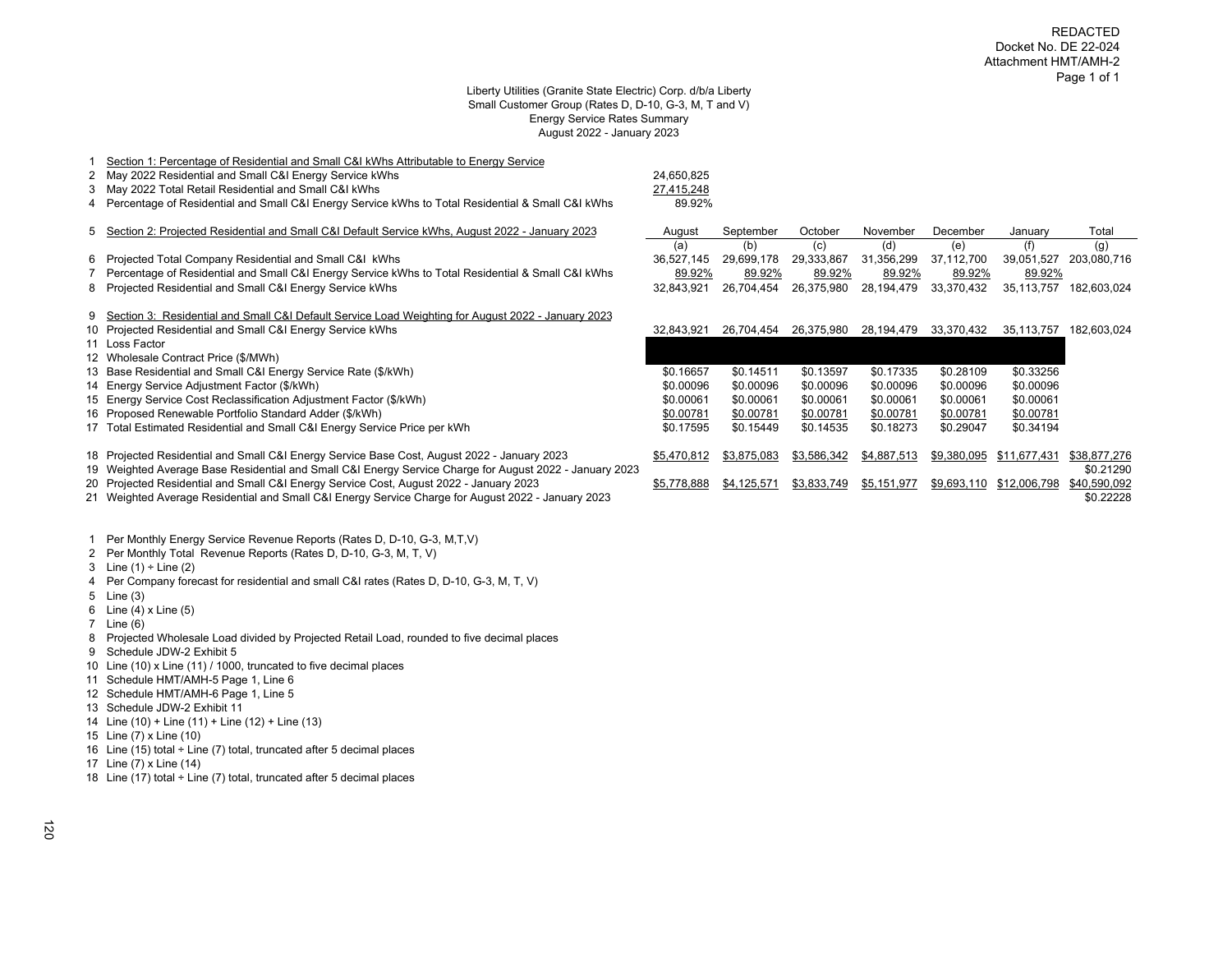#### Liberty Utilities (Granite State Electric) Corp. d/b/a Liberty Energy Service Reconcilation August 2021 - July 2022

|   |             |                          |   | Base       |     | Base         |    |                   |    |                 |     |                |             |     |               |      |            |
|---|-------------|--------------------------|---|------------|-----|--------------|----|-------------------|----|-----------------|-----|----------------|-------------|-----|---------------|------|------------|
|   |             | (Over)/Under             |   | Energy     |     | Energy       |    |                   |    | (Over)/Under    |     | <b>Balance</b> | Effective   |     |               |      |            |
|   |             | Beginning                |   | Service    |     | Service      |    | Monthly           |    | Ending          |     | Subject        | Interest    |     |               |      | Cumulative |
|   | Month       | Balance                  |   | Revenue    |     | Expense      |    | (Over)/Under      |    | Balance         |     | to Interest    | Rate        |     | Interest      |      | Interest   |
|   |             | (a)                      |   | (b)        |     | (c)          |    | (d)               |    | (e)             |     | (f)            | (g)         |     | (h)           |      | (i)        |
|   | Aug-21 \$   | $\blacksquare$           | S | 3,393,763  | \$  | 2,671,267    | S  | $(722, 496)$ \$   |    | $(722, 496)$ \$ |     | (361, 248)     | $3.25\%$ \$ |     | $(978)$ \$    |      | (978)      |
|   | Sep-21 \$   | $(723, 474)$ \$          |   | 2,153,298  | S   | 2,006,229    | \$ | $(147,069)$ \$    |    | (870, 543)      | -\$ | (797,009)      | 3.25%       | \$  | $(2, 159)$ \$ |      | (3, 137)   |
|   | Oct-21 \$   | $(872.701)$ \$           |   | 2,387,638  | S   | 1.919.723    | S  | $(467, 915)$ \$   |    | (1,340,616)     |     | \$(1,106,659)  | 3.25%       | \$  | $(2,997)$ \$  |      | (6, 134)   |
|   | Nov-21 $$$  | $(1,343,614)$ \$         |   | 2,780,579  | \$  | 2.546.835    | S  | $(233, 744)$ \$   |    | (1,577,358)     |     | \$(1,460,486)  | 3.25%       | \$  | $(3,955)$ \$  |      | (10,090)   |
|   |             | Dec-21 \$ (1.581.313) \$ |   | 3.302.378  | \$. | 3.809.536    | S  | 507.158           | S  | (1.074.155)     |     | \$(1,327,734)  | 3.25%       | \$  | $(3,596)$ \$  |      | (13,686)   |
|   |             | Jan-22 \$ (1,077,751) \$ |   | 3,781,069  | S.  | 5,365,965    | S  | 1,584,896         | S. | 507.145         | S   | (285, 303)     | $3.25\%$ \$ |     | (773)         | - \$ | (14, 458)  |
|   | $Feb-22$ \$ | 506.372                  | S | 4.590.261  | S.  | 7.483.414    | S  | 2.893.153         | S  | 3.399.525       | \$  | 1.952.948      | 3.25%       | \$  | 5.289         | S.   | (9, 169)   |
|   | Mar-22 \$   | 3.404.814                | S | 4.104.551  | S.  | 4.648.536    | S  | 543.985           | S  | 3,948,799       | S.  | 3.676.806      | 3.25%       | \$  | 9.958         | -SS  | 789        |
|   | Apr-22 \$   | 3,958,757                | S | 3,281,986  | S.  | 2.579.065    | S  | $(702, 921)$ \$   |    | 3,255,836       | S.  | 3.607.296      | 3.50%       | \$. | 10.521        | S    | 11,310     |
|   | May-22 $$$  | 3.266.357                | S | 3.649.791  |     | 2.532.518    |    | $$(1.117.274)$ \$ |    | 2,149,083       | \$  | 2.707.720      | 3.50%       | \$  | 7.898         | S    | 19,208     |
|   | Jun-22 $$$  | 2.156.981                | S | 3.599.084  | S   | 1.741.628    |    | $$(1,857,456)$ \, |    | 299,525         | \$  | 1,228,253      | 4.00%       | \$  | 4.094         |      | 23,302     |
| * | Jul-22 $$$  | 303.619                  | S | 4,194,024  | S   | 3,417,997    | \$ | $(776, 027)$ \$   |    | (472, 408)      | \$  | (84, 394)      | 4.00%       | \$  | (281)         | \$   | 23,021     |
|   |             |                          |   | 41,218,422 |     | \$40.722.712 |    |                   |    |                 |     |                |             |     |               |      |            |

Cumulative (Over)/Under Collection of Base Energy Service: \$ (472,689)

(a) Prior Month Column (e) + Prior Month Column (h)

(b) Monthly Revenue calculated on HMT/AMH-3 P2

(c) Monthly Expenses calculated on HMT/AMH-3 P3

(d) Column (c) - Column (b)

(e) Column (a) + Column (d)

(f)  $[Column (a) + Column (e)] + 2$ 

(g) Interest rate on Customer Deposits

(h) Column (f) x Column (g) / 12

(i) Column (h) + Prior Month Column (i)

\* Projection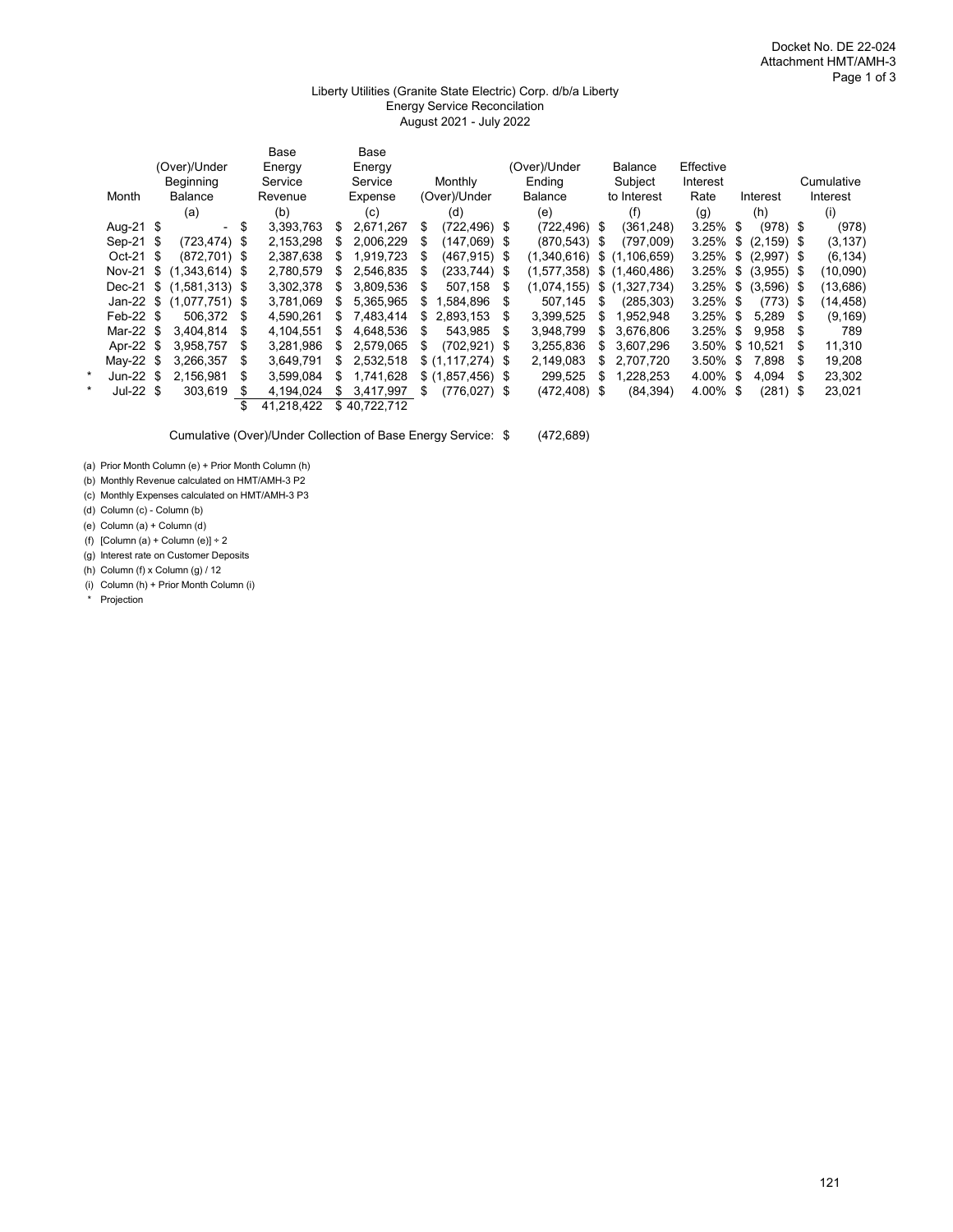## August 2021 - July 2022 Liberty Utilities (Granite State Electric) Corp. d/b/a Liberty Energy Service Revenue

|        | Month         |      | Energy<br>Service<br>Revenue<br>(a) | Renewable<br>Portfolio<br>Standard<br>Revenue<br>(b) | Energy<br>Service<br>Adjustment<br>Revenue<br>(c) | <b>Energy Service</b><br>Cost Reclass.<br>Adjustment<br>Factor<br>(d) |    | Base<br>Energy<br>Service<br>Revenue<br>(e) |
|--------|---------------|------|-------------------------------------|------------------------------------------------------|---------------------------------------------------|-----------------------------------------------------------------------|----|---------------------------------------------|
| 1      | Aug-21        | \$   | 3,710,727                           | \$<br>282,395                                        | \$<br>60,277                                      | \$<br>(25, 708)                                                       | \$ | 3,393,763                                   |
| 2      | Sep-21        | \$   | 2,471,184                           | \$<br>283,427                                        | \$<br>60,498                                      | \$<br>(26, 039)                                                       | \$ | 2,153,298                                   |
| 3      | $Oct-21$      | \$   | 2,624,778                           | \$<br>211,652                                        | \$<br>45,177                                      | \$<br>(19, 689)                                                       | S  | 2,387,638                                   |
| 4      | <b>Nov-21</b> | \$   | 3,024,246                           | \$<br>217,328                                        | \$<br>46,389                                      | \$<br>(20, 050)                                                       | \$ | 2,780,579                                   |
| 5      | Dec-21        | \$   | 3,599,509                           | \$<br>264,686                                        | \$<br>56,497                                      | \$<br>(24, 052)                                                       | \$ | 3,302,378                                   |
| 6      | Jan-22 $$$    |      | 4,115,698                           | \$<br>297,817                                        | \$<br>63,569                                      | \$<br>(26, 757)                                                       | \$ | 3,781,069                                   |
| 7      | Feb-22        | -\$  | 4,929,707                           | \$<br>302,316                                        | \$<br>64,529                                      | \$<br>(27, 400)                                                       | \$ | 4,590,261                                   |
| 8      | Mar-22 \$     |      | 4,418,664                           | \$<br>279,869                                        | \$<br>59,738                                      | \$<br>(25, 495)                                                       | \$ | 4,104,551                                   |
| 9      | Apr-22        | \$   | 3,565,817                           | \$<br>253,208                                        | \$<br>54,047                                      | \$<br>(23, 424)                                                       | \$ | 3,281,986                                   |
| 10     | $May-22$      | \$   | 3,896,016                           | \$<br>219,749                                        | \$<br>46,906                                      | \$<br>(20, 430)                                                       | \$ | 3,649,791                                   |
| $11 *$ | <b>Jun-22</b> | - \$ | 3,889,822                           | \$<br>259,556                                        | \$<br>55,402                                      | \$<br>(24, 220)                                                       | \$ | 3,599,084                                   |
| $12 *$ | Jul-22 \$     |      | 4,525,009                           | \$<br>295,270                                        | \$<br>63,025                                      | \$<br>$(27,309)$ \$                                                   |    | 4,194,024                                   |
| 13     | Total         | \$   | 44,771,178                          | \$<br>3,167,272                                      | \$<br>676,055                                     | \$<br>(290, 572)                                                      | \$ | 41,218,422                                  |

(a) Per general ledger

(b) Actual kWh sales multiplied by approved RPS Adder

(c) Actual kWh sales multiplied by approved Energy Service Adjustment Factor

(d) Actual kWh sales multiplied by the Energy Service Cost Reclassification Adjustment Factor approved

(e) Column (a) - Column (b) - Column (c) - Column (d)

\* Projection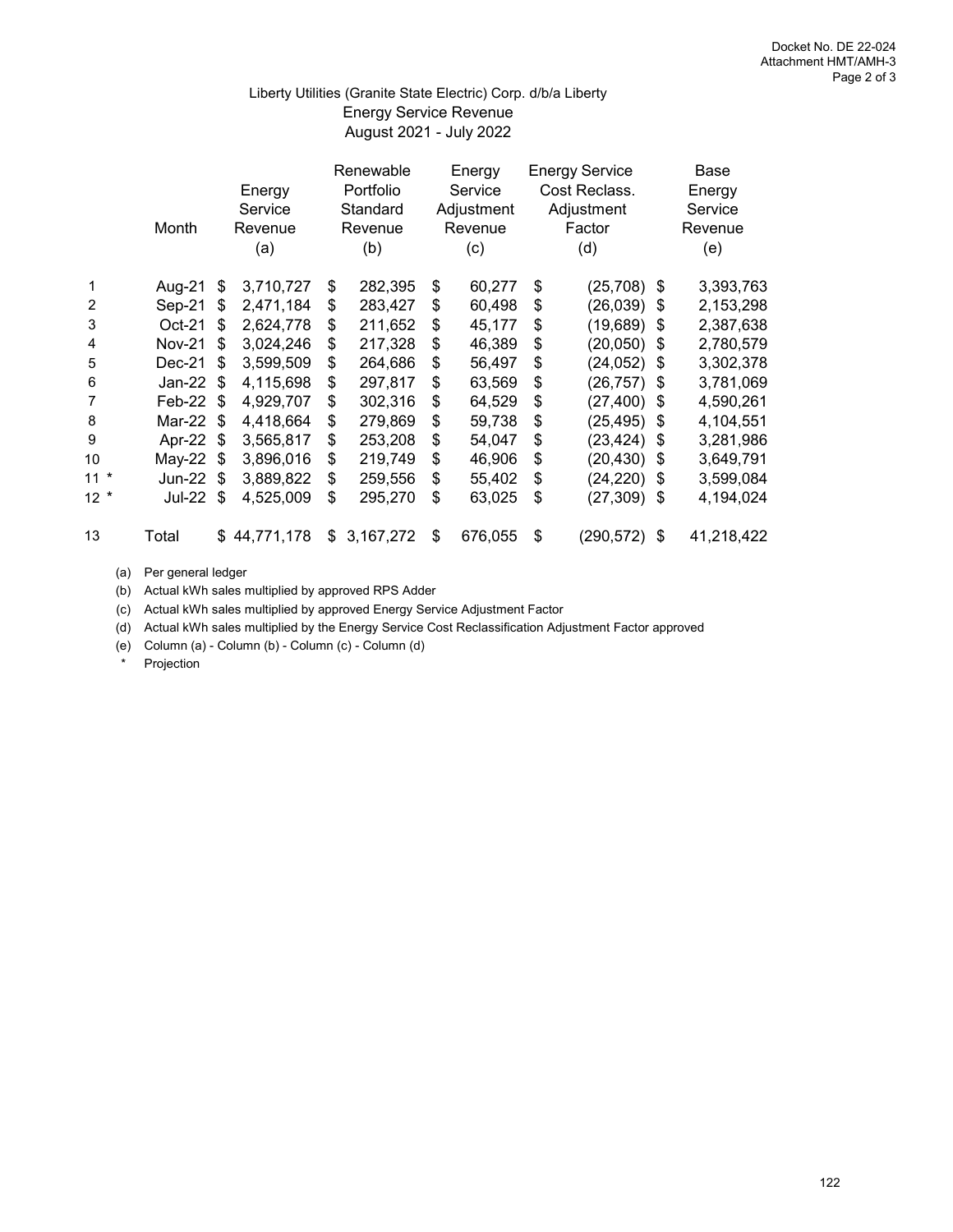## Liberty Utilities (Granite State Electric) Corp. d/b/a Liberty Energy Service Expense Calculation August 2021 - July 2022

|    |   |              |     | <b>Energy Service</b> | <b>RPS</b>      | <b>Base Energy</b> |
|----|---|--------------|-----|-----------------------|-----------------|--------------------|
|    |   |              |     | Expense               | Expense         | Service Expense    |
|    |   |              |     | (a)                   | (b)             | <u>(c)</u>         |
|    |   | August-21    | \$  | 2,671,267             | \$              | \$<br>2,671,267    |
| 2  |   | September-21 | \$  | 2,006,229             | \$              | \$<br>2,006,229    |
| 3  |   | October-21   | \$  | 1,919,723             | \$<br>26,193    | \$<br>1,893,531    |
| 4  |   | November-21  | \$  | 2,546,835             | \$              | \$<br>2,546,835    |
| 5  |   | December-21  | \$  | 3,809,536             | \$              | \$<br>3,809,536    |
| 6  |   | January-22   | \$  | 5,365,965             | \$<br>99,075    | \$<br>5,266,890    |
| 7  |   | February-22  | \$  | 7,483,414             | \$<br>84,600    | \$<br>7,398,814    |
| 8  |   | March-22     | \$  | 4,648,536             | \$              | \$<br>4,648,536    |
| 9  |   | April-22     | \$  | 3,291,804             | \$<br>712,739   | \$<br>2,579,065    |
| 10 |   | $May-22$     | \$  | 2,913,661             | \$<br>372,500   | \$<br>2,541,161    |
| 11 | * | June-22      | \$. | 2,642,907             | \$<br>901,279   | \$<br>1,741,628    |
| 12 | * | July-22      | -\$ | 3,417,997             | \$              | \$<br>3,417,997    |
| 13 |   | Total        | \$  | 42,717,873            | \$<br>2,196,385 | \$<br>40,521,488   |

(a) Per general ledger

(b) Schedule HMT/AMH-4, Page 1, Col. C

(c) Column (a) - Column (b)

\* Projection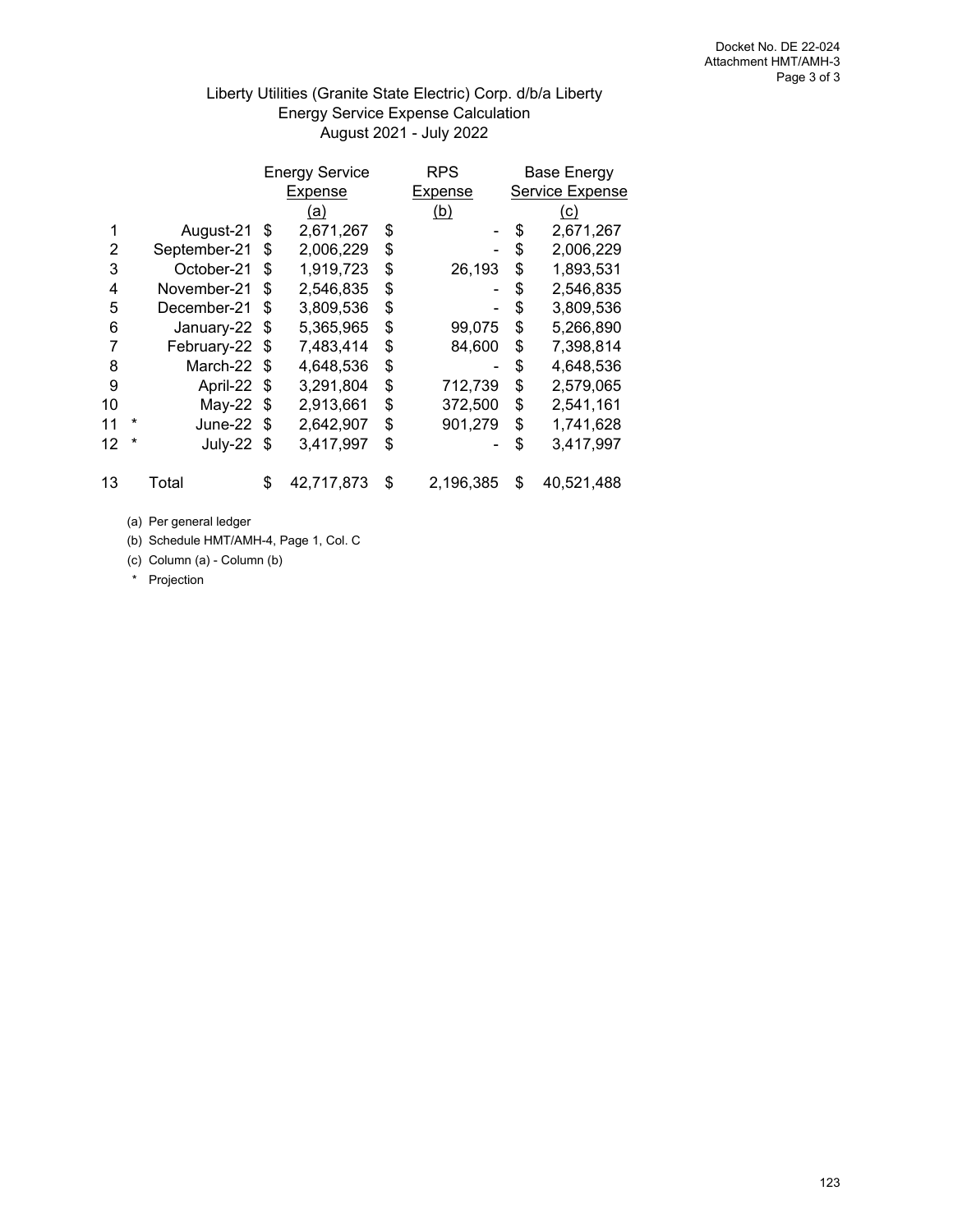#### Liberty Utilities (Granite State Electric) Corp. d/b/a Liberty Renewable Portfolio Standard Reconciliation 2021 Program Year

|        |                          |                |                   |      |              |   |                          |      |               |     |                 |      | <b>Balance</b>                                |             |     |               |    |            |
|--------|--------------------------|----------------|-------------------|------|--------------|---|--------------------------|------|---------------|-----|-----------------|------|-----------------------------------------------|-------------|-----|---------------|----|------------|
|        |                          | Beginning      |                   |      |              |   |                          |      | Monthly       |     | Ending          |      | Subject                                       | Interest    |     |               |    | Cumulative |
|        | Month                    | <b>Balance</b> |                   |      | Revenue      |   | Expense                  |      | (Over)/Under  |     | <b>Balance</b>  |      | to Interest                                   | Rate        |     | Interest      |    | Interest   |
|        |                          | (a)            |                   |      | (b)          |   | (c)                      |      | (d)           |     | (e)             |      | (f)                                           | (g)         |     | (h)           |    | (i)        |
|        | $Jul-21$ \$              |                | $\sim$            | \$   | 318,976      | S | 221,389                  | S    | $(97,587)$ \$ |     | $(97,587)$ \$   |      | (48, 793)                                     | $3.25\%$ \$ |     | $(132)$ \$    |    | (132)      |
|        | Aug-21 \$                |                | (97, 719)         | - \$ | 282,395      | S | $\overline{\phantom{a}}$ | \$   | (282,395) \$  |     | (380, 114)      | - \$ | (238,917)                                     | $3.25\%$ \$ |     | $(647)$ \$    |    | (779)      |
| 3      | $Sep-21$                 | -S             | $(380, 761)$ \$   |      | 283,427      | S | $\blacksquare$           | \$   | (283,427) \$  |     | $(664, 189)$ \$ |      | (522,475)                                     | 3.25%       | \$  | $(1, 415)$ \$ |    | (2, 194)   |
| 4      | $Oct-21$                 | -\$            | $(665.604)$ \$    |      | 211,652      | S | 26,193                   | S    | (185,460)     | -\$ | $(851,063)$ \$  |      | (758, 333)                                    | 3.25%       | -\$ | $(2,054)$ \$  |    | (4,248)    |
| 5      | <b>Nov-21</b>            | \$             | $(853, 117)$ \$   |      | 217,328      | S | $\overline{\phantom{a}}$ | -\$  | (217,328)     |     | \$(1,070,445)   | - \$ | (961, 781)                                    | 3.25%       | -\$ | $(2,605)$ \$  |    | (6, 853)   |
| 6      | Dec-21                   |                | $$(1,073,050)$ \$ |      | 264,686      | S | $\overline{\phantom{a}}$ | - \$ | (264,686)     |     | \$(1,337,736)   |      | \$(1,205,393)                                 | $3.25\%$ \$ |     | (3,265)       | S  | (10, 117)  |
|        | Jan-22 $$(1,341,000)$ \$ |                |                   |      | 297,817      | S | 99.075                   | S    | (198,742)     |     | \$(1,539,742)   |      | \$(1,440,371)                                 | $3.25\%$ \$ |     | (3,901)       | S  | (14, 019)  |
| 8      | Feb-22 \$(1,543,643) \$  |                |                   |      | 302.316      | S | 84.600                   | S    |               |     |                 |      | $(217,716)$ \$ $(1,761,359)$ \$ $(1,652,501)$ | 3.25%       | \$  | (4, 476)      | \$ | (18.494)   |
| 9      | Mar-22 \$(1,765,835) \$  |                |                   |      | 279,869      | S | ۰                        | \$   | (279.869)     |     | \$ (2,045,704)  |      | \$(1.905.769)                                 | $3.25\%$ \$ |     | (5, 161)      | \$ | (23, 655)  |
| 10     | Apr-22 \$(2,050,865) \$  |                |                   |      | 253,208      | S | 712.739                  | S    | 459.531       |     | \$(1,591,334)   |      | \$(1,821,100)                                 | 3.50%       | \$  | (5,312)       | S  | (28, 967)  |
| 11     | May-22 \$(1,596,645)     |                |                   | - \$ | 219.749      | S | 372.500                  | \$.  | 152.751       |     | \$(1,443,895)   |      | \$(1,520,270)                                 | 3.50%       | \$  | (4, 434)      | S  | (33, 401)  |
| $12 *$ | <b>Jun-22</b>            |                | $$(1,448,329)$ \$ |      | 259.556      | S | 901.279                  | \$.  | 641.723       | S   | (806, 606)      | \$   | (1, 127, 467)                                 | 4.00%       | \$  | (3,758)       | S  | (37, 159)  |
| 13     |                          |                |                   |      | \$ 3.190.979 |   | 2,417,774                |      |               |     |                 |      |                                               |             |     |               |    |            |

14 Cumulative (Over)/Under Collection of RPS Compliance Costs \$ (810,364)

(a) Prior Month Column (e) + Prior Month Column (h)

(b) Actual kWh sales multiplied by the RPS adder

(c) Actual Monthly REC expenses

(d) Column (c) - Column (b)

(e) Column (a) + Column (d)

(f)  $[Column (a) + Column (e)] + 2$ 

(g) Interest Rate on Customer Deposits

(h) Column (f) x Column (g) / 12

(i) Column (h) + Prior Month Column (i)

Projection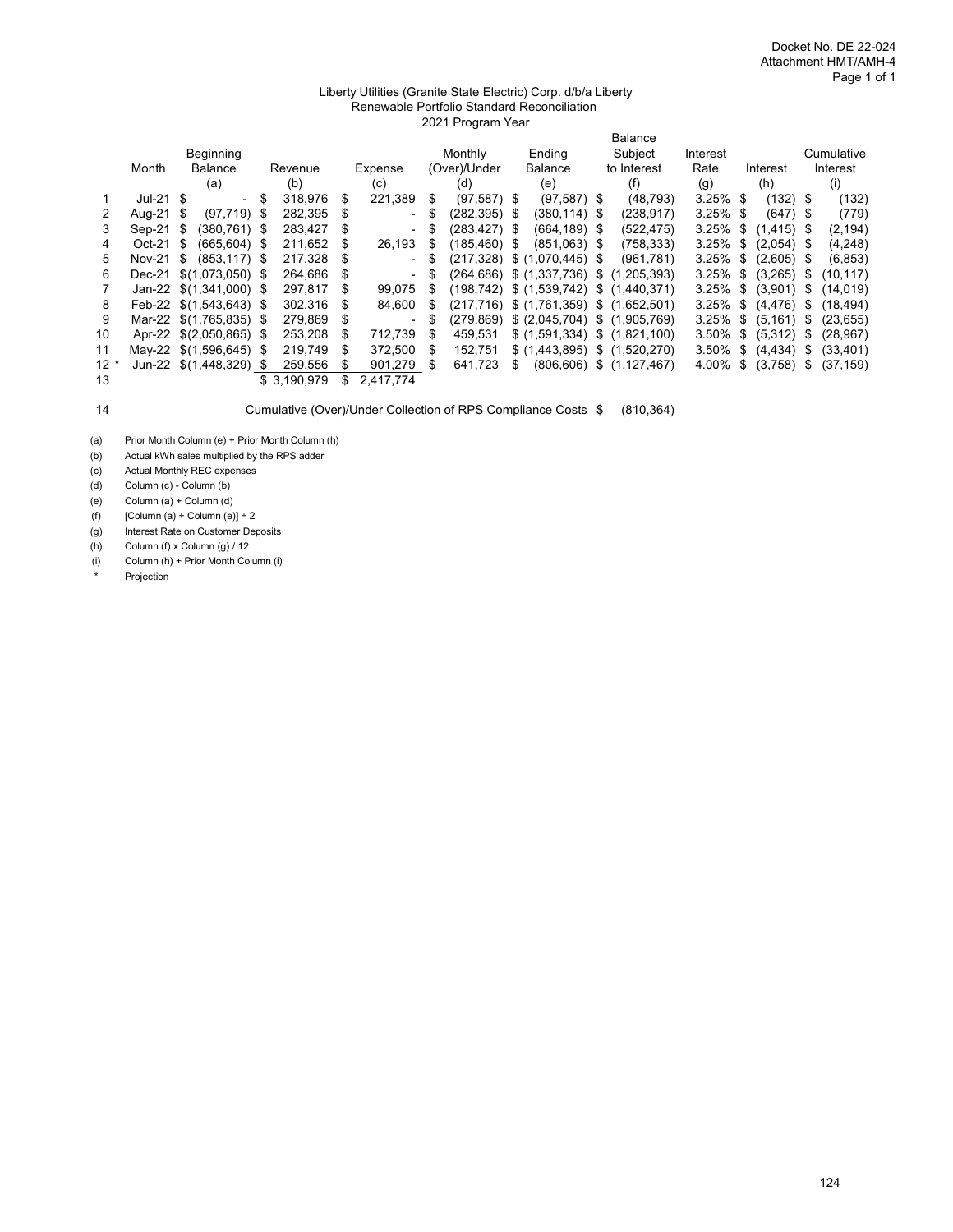| Liberty Utilities (Granite State Electric) Corp. d/b/a Liberty<br>Calculation of Energy Service Adjustment Factor<br>Effective August 1, 2022 | Docket No. DE 22-024<br>Attachment HMT/AMH-5<br>Page 1 of 2 |
|-----------------------------------------------------------------------------------------------------------------------------------------------|-------------------------------------------------------------|
| [1] Base Energy Service (Over)/Under Collection                                                                                               | \$<br>(463, 976)                                            |
| [2] Energy Service Adjustment Factor (Over)/Under Collection                                                                                  | \$<br>1,794,769                                             |
| [3] RPS (Over)/Under Collection                                                                                                               | \$<br>(810, 364)                                            |
| [4] Total (Over)/Under Collection                                                                                                             | \$<br>520,429                                               |
| [5] Estimated Energy Service kWh Deliveries                                                                                                   | 537,854,824                                                 |
| [6] Energy Service Adjustment Factor per kWh                                                                                                  | \$<br>0.00096                                               |

- [1] Schedule HMT/AMH-3, Page 1
- [2] Schedule HMT/AMH-5 Page 2
- [3] Schedule HMT/AMH-4
- [4] Sum of Lines 1 3
- [5] Per Company forecast August 2022 July 2023
- [6] Line  $(4) \div$  Line  $(5)$ , truncated after 5 decimal places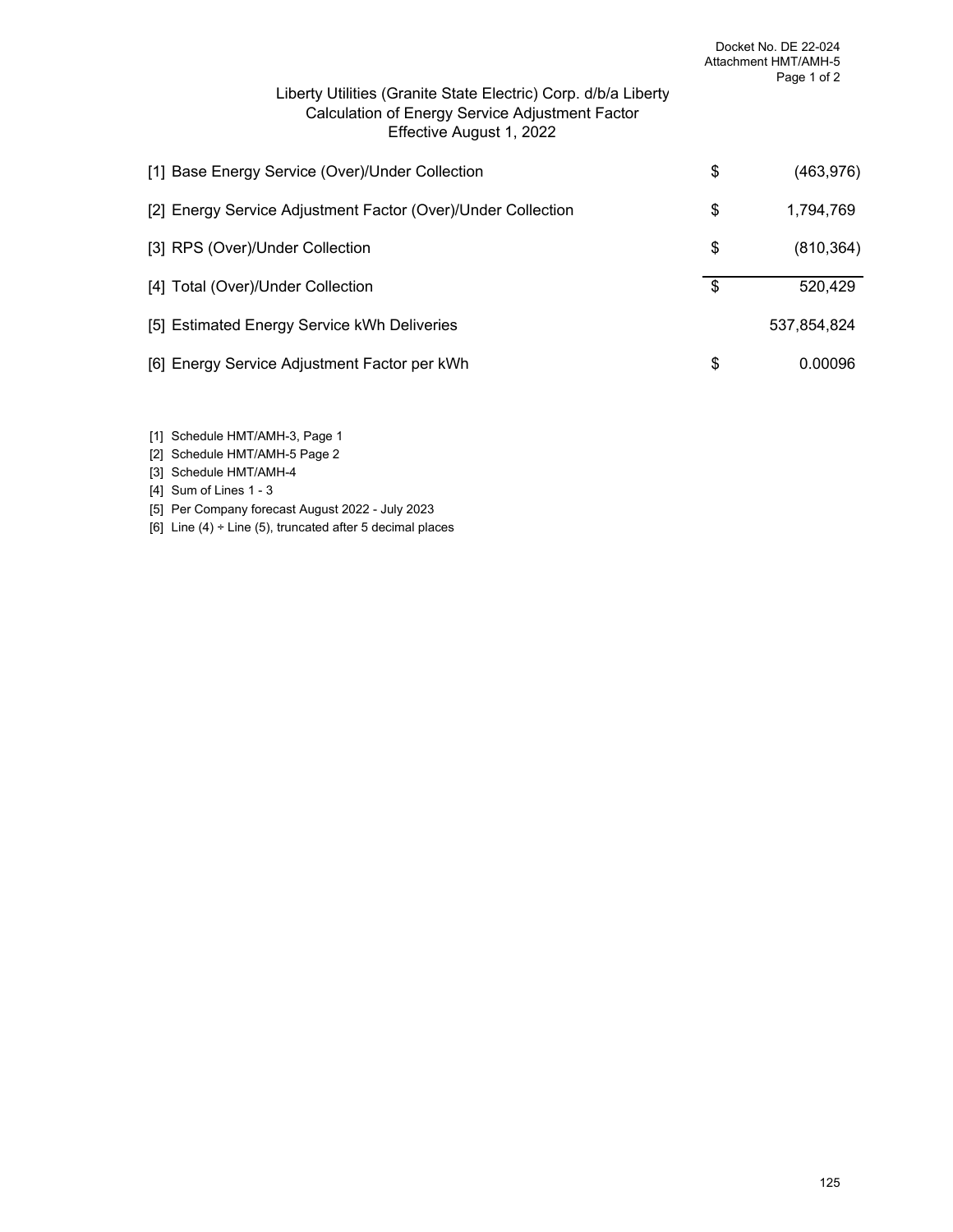### Liberty Utilities (Granite State Electric) Corp. d/b/a Liberty Reconciliation of Energy Service Adjustment Factor (Over)/Under Balance Incurred August 2021 - July 2022

|                |               |    |                |    | Energy     |    |                |    |                |           |    |          |    |            |
|----------------|---------------|----|----------------|----|------------|----|----------------|----|----------------|-----------|----|----------|----|------------|
|                |               |    | Beginning      |    | Service    |    | Ending         |    | <b>Balance</b> | Effective |    |          |    |            |
|                |               |    | (Over)/Under   |    | Adjustment |    | (Over)/Under   |    | Subject        | Interest  |    |          |    | Cumulative |
|                | Month         |    | <b>Balance</b> |    | Revenue    |    | <b>Balance</b> |    | to Interest    | Rate      |    | Interest |    | Interest   |
|                |               |    | (a)            |    | (b)        |    | (c)            |    | (d)            | (e)       |    | (f)      |    | (g)        |
| $\mathbf{1}$   | Aug-21        | \$ | 2,399,569      | \$ | 60,277     | S  | 2,339,292      | \$ | 2,369,430      | 3.25%     | \$ | 6,417    | \$ | 6,417      |
| $\overline{2}$ | Sep-21        | \$ | 2,345,709      | \$ | 60,498     | S. | 2,285,211      | S  | 2,315,460      | 3.25%     | \$ | 6,271    | S  | 12,688     |
| 3              | $Oct-21$      | \$ | 2,291,482      | \$ | 45,177     | \$ | 2,246,305      | \$ | 2,268,894      | 3.25%     | \$ | 6,145    | S  | 18,833     |
| 4              | <b>Nov-21</b> | \$ | 2,252,450      | S  | 46,389     | S  | 2,206,061      | S  | 2,229,256      | 3.25%     | \$ | 6,038    | S  | 24,871     |
| 5              | Dec-21        | \$ | 2,212,099      | S  | 56,497     | S  | 2,155,602      | \$ | 2,183,850      | 3.25%     | \$ | 5,915    | S  | 30,785     |
| 6              | Jan-22 $$$    |    | 2,161,516      | S  | 63,569     | S  | 2,097,947      | S  | 2,129,732      | 3.25%     | \$ | 5,768    | S  | 36,553     |
| 7              | Feb-22 $$$    |    | 2,103,715      | \$ | 64,529     | S  | 2,039,186      | S  | 2,071,450      | 3.25%     | \$ | 5,610    | \$ | 42,164     |
| 8              | Mar-22        | \$ | 2,044,796      | \$ | 59,738     | S  | 1,985,058      | \$ | 2,014,927      | 3.25%     | \$ | 5,457    | \$ | 47,621     |
| 9              | Apr-22        | S  | 1,990,515      | S  | 54,047     | S  | 1,936,468      | \$ | 1,963,491      | 3.50%     | S  | 5,727    | S  | 53,347     |
| 10             | May-22        | \$ | 1,942,194      | \$ | 46,906     | S  | 1,895,289      | \$ | 1,918,742      | 3.50%     | S  | 5,596    | \$ | 58,944     |
| $11 *$         | <b>Jun-22</b> | \$ | 1,900,885      | \$ | 55,402     | S. | 1.845.483      | \$ | 1,873,184      | 4.00%     | \$ | 6,244    | S  | 65,188     |
| $12 *$         | Jul-22        | \$ | 1,851,727      | \$ | 63,025     | \$ | 1,788,702      | \$ | 1,820,214      | 4.00%     | \$ | 6,067    | \$ | 71,255     |
| 13             |               |    |                | \$ | 676,055    |    |                |    |                |           |    |          |    |            |

### 14 Total (Over)/Under Collection: \$ 1,794,769

(a) Prior month Column (c) + Prior month Column (f)

(b) Actual kWh sales multiplied by the approved Energy Service Adjustment Factor

(c) Column (a) - Column (b)

(d)  $[Column (a) + Column (c)] \div 2$ 

(e) Interest rate on Customer Deposits

(f) Column (d) x Column (e) / 12

(g) Column (f) + Prior Month Column (g)

Projection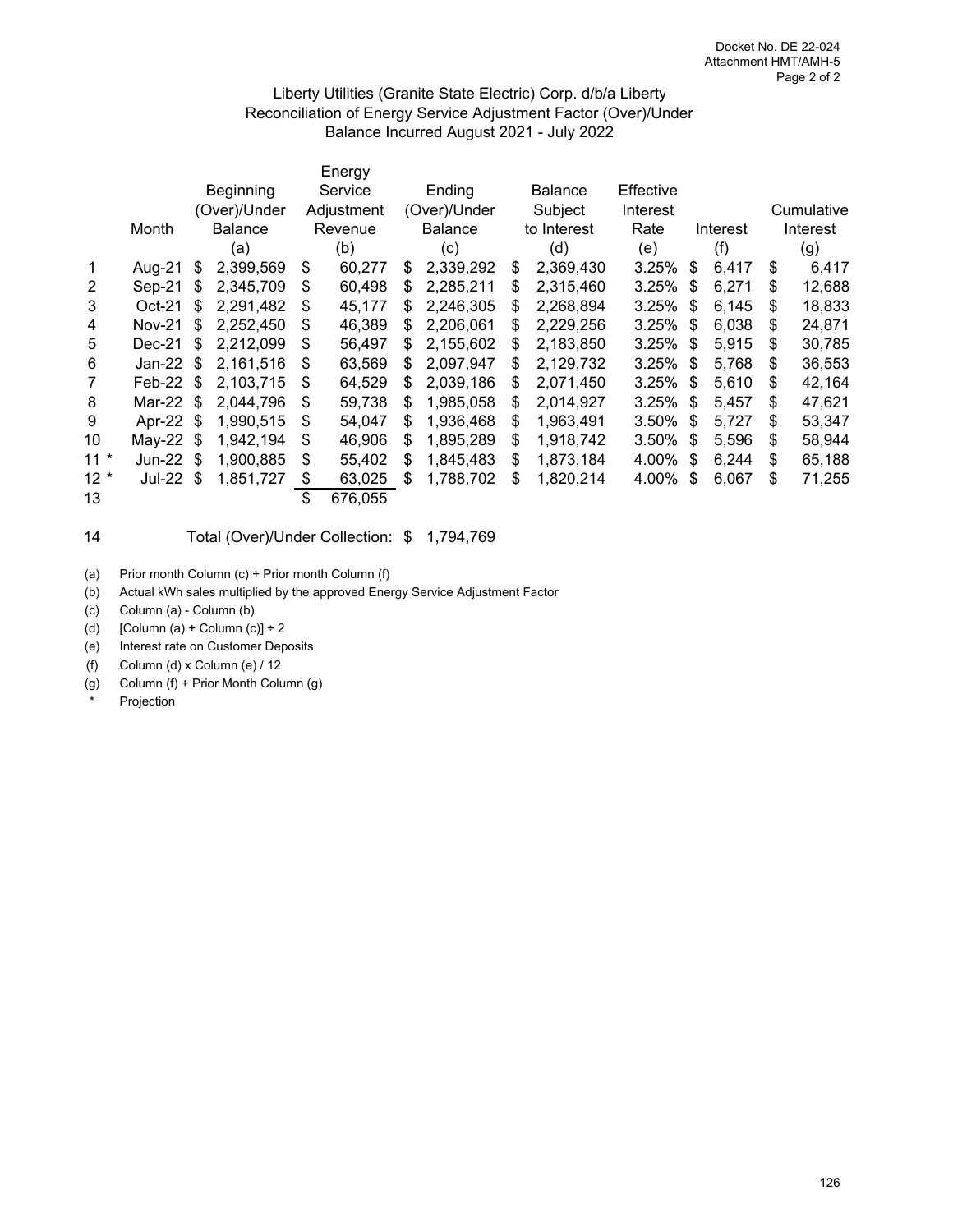## Effective August 1, 2022 Liberty Utilities (Granite State Electric) Corp. d/b/a Liberty Energy Service Cost Reclassification Adjustment Factor (ESCRAF)

|                                                    |    | Total       |    | Residential and<br>Small C&I |      | Medium and<br>Large C&I |
|----------------------------------------------------|----|-------------|----|------------------------------|------|-------------------------|
| 1 Total Forecast of 2022 Costs                     | \$ | 363,514 \$  |    | 210,256                      | -S   | 153,258                 |
| 2 Overcollection Related to ESCRAF                 | \$ | 120,544 \$  |    | 69,723                       | - \$ | 50,821                  |
| 3 Net Estimated Commodity Related Costs            | \$ | 484,058 \$  |    | 279,979                      | S    | 204,079                 |
| 4 Estimated Forecast Energy Service kWh Deliveries |    | 537,854,824 |    | 456.483.496                  |      | 81,371,329              |
| 5 2022 ESCRAF per kWh                              | S  | 0.00089     | -S | 0.00061                      | S    | 0.00250                 |

(1) Forecast of costs using previous period; Schedule HMT/AMH-6, Page 3, Line 4

(2) Schedule HMT/AMH-6, Page 2

(3) Line (1) + Line (2)

(4) Per Company forecast

(5) Line  $(3)$  ÷ Line  $(4)$ , truncated after 5 decimal places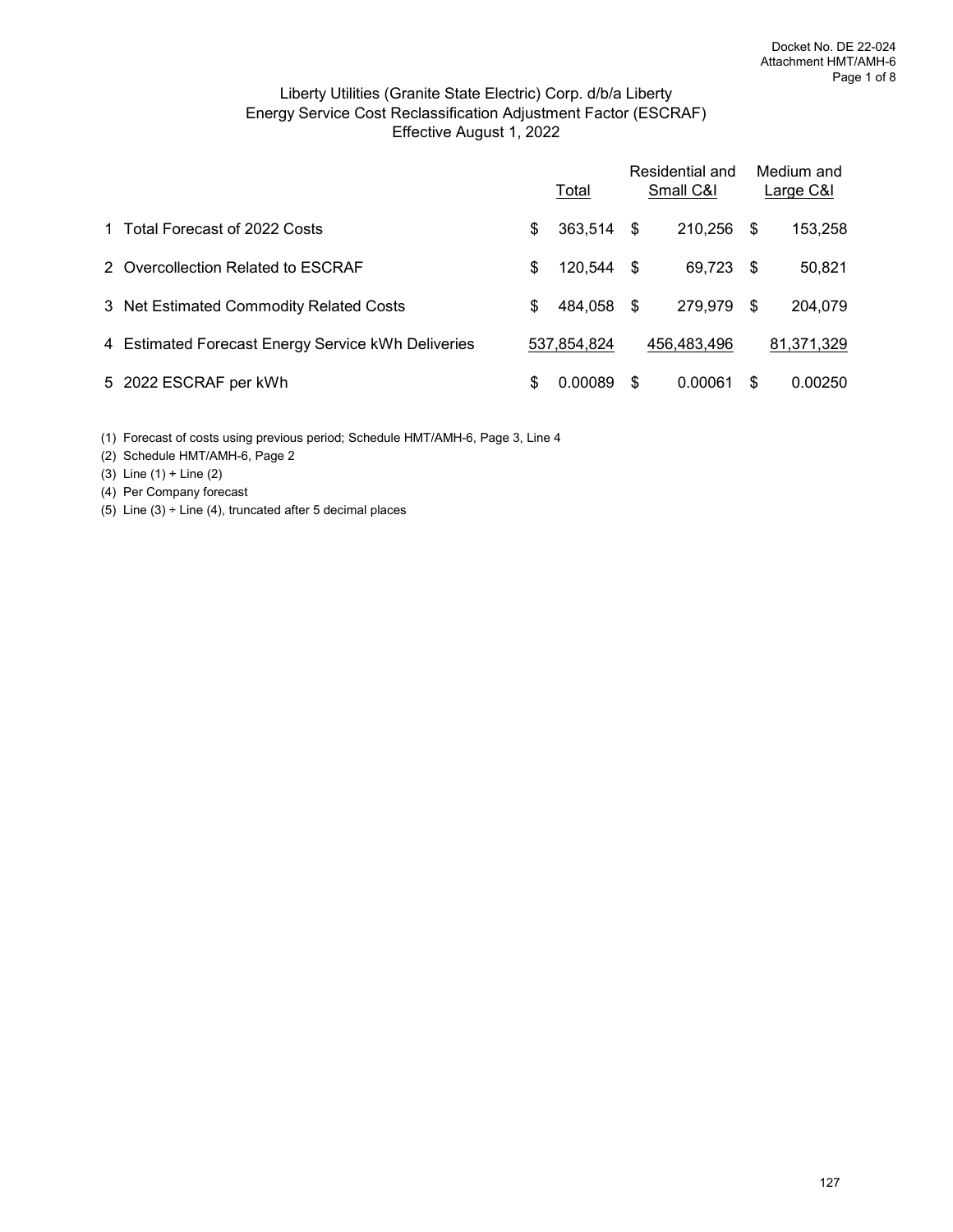#### Liberty Utilities (Granite State Electric) Corp. d/b/a Liberty Energy Service Cost Reclassification Adjustment Factor (ESCRAF) Reconciliation August 2021 - July 2022

|        |            |                |    |               |      |         |    |              |     |                 |      | <b>Balance</b> |          |    |          |                |
|--------|------------|----------------|----|---------------|------|---------|----|--------------|-----|-----------------|------|----------------|----------|----|----------|----------------|
|        |            | Beginning      |    |               |      |         |    | Monthly      |     | Ending          |      | Subject        | Interest |    |          | Cumulative     |
|        | Month      | <b>Balance</b> |    | Revenue       |      | Expense |    | (Over)/Under |     | <b>Balance</b>  |      | to Interest    | Rate     |    | Interest | Interest       |
|        |            | (a)            |    | (b)           |      | (c)     |    | (d)          |     | (e)             |      | (f)            | (g)      |    | (h)      | (i)            |
|        | Aug-21 \$  | (470,621)      | \$ | (25,708) \$   |      | 20,101  | \$ | 45,809       | S   | $(424, 812)$ \$ |      | (447, 716)     | 3.25%    | \$ | (1,213)  | \$<br>(1,213)  |
| 2      | Sep-21 \$  | (426.024)      | S  | $(26,039)$ \$ |      | 17,719  | S  | 43,758       | \$. | (382,266) \$    |      | (404, 145)     | 3.25%    | \$ | (1,095)  | \$<br>(2,307)  |
| 3      | Oct-21 \$  | (383.361)      | \$ | (19,689) \$   |      | 17.363  | S  | 37,052       | \$. | (346.309) \$    |      | (364,835)      | 3.25%    | S  | (988)    | \$<br>(3,295)  |
| 4      | Nov-21 \$  | (347.297)      | S. | (20,050)      | \$.  | 22.137  | \$ | 42,187       | \$. | (305.110) \$    |      | (326,203)      | 3.25%    | S  | (883)    | \$<br>(4, 179) |
| 5      | Dec-21 \$  | (305.994)      | \$ | $(24,052)$ \$ |      | 34.492  | \$ | 58.544       | \$. | $(247.449)$ \$  |      | (276.722)      | 3.25%    | S  | (749)    | \$<br>(4,928)  |
| 6      | Jan-22 $$$ | (248,199)      | \$ | (26,757) \$   |      | 35,316  | S  | 62,073       | S.  | (186,126) \$    |      | (217, 162)     | 3.25%    | \$ | (588)    | \$<br>(5, 516) |
|        | Feb-22 $$$ | (186.714)      | \$ | $(27.400)$ \$ |      | 42.951  | S  | 70,351       | \$. | (116,364)       | - \$ | (151, 539)     | 3.25%    | \$ | (410)    | \$<br>(5,927)  |
| 8      | Mar-22 \$  | (116.774)      | \$ | (25.495)      | - \$ | 29.049  | S  | 54.544       | S   | $(62, 230)$ \$  |      | (89, 502)      | 3.25%    | S  | (242)    | \$<br>(6, 169) |
| 9      | Apr-22 \$  | (62.473)       | \$ | (23, 424)     | - \$ | 21.947  | \$ | 45.371       | \$  | (17.102)        | - \$ | (39, 787)      | 3.50%    | S  | (116)    | \$<br>(6, 285) |
| 10     | May-22 $$$ | (17, 218)      | \$ | (20, 430)     | - \$ | 21.771  | \$ | 42,201       | \$  | 24.983          | S    | 3.882          | 3.50%    | S  | 11       | \$<br>(6,274)  |
| $11*$  | Jun-22 $$$ | 24.994         | \$ | (24, 220)     | \$.  | 21.771  | \$ | 45,991       | S   | 70.985          | \$   | 47.990         | 4.00%    | S  | 160      | \$<br>(6, 114) |
| $12 *$ | $Jul-22 S$ | 71.145         | \$ | (27.309)      | S    | 21.771  | \$ | 49,080       | \$  | 120.225         | S    | 95,685         | 4.00%    | \$ | 319      | \$<br>(5,795)  |
| 13     |            |                |    | \$ (290, 572) | \$   | 306,388 |    |              |     |                 |      |                |          |    |          |                |

14 Cumulative (Over)/Under Collection of Energy Service Cost Reclassification Adjustment Provision: \$ 120,544

(a1) Estimated July 2021 ending balance in DE 21-087 line 12 column (e)<br>(a2 - a12) Prior Month Column (e) + Prior Month Column (h) Prior Month Column (e) + Prior Month Column (h)

(b) <br>
(c) Actual kWh sales multiplied by approved ESCRAF<br>
(c) HMT/AMH-6 Page 4 Column (d)

HMT/AMH-6 Page 4 Column (d)

(d) Column (c) - Column (b)

(e) Column (a) + Column (d)

(f)  $[Column (a) + Column (e)] \div 2$ 

(g) Interest Rate on Customer Deposits

(h) Column (f) x Column (g) / 12

(i) Column (h) + Prior Month Column (i)

Projection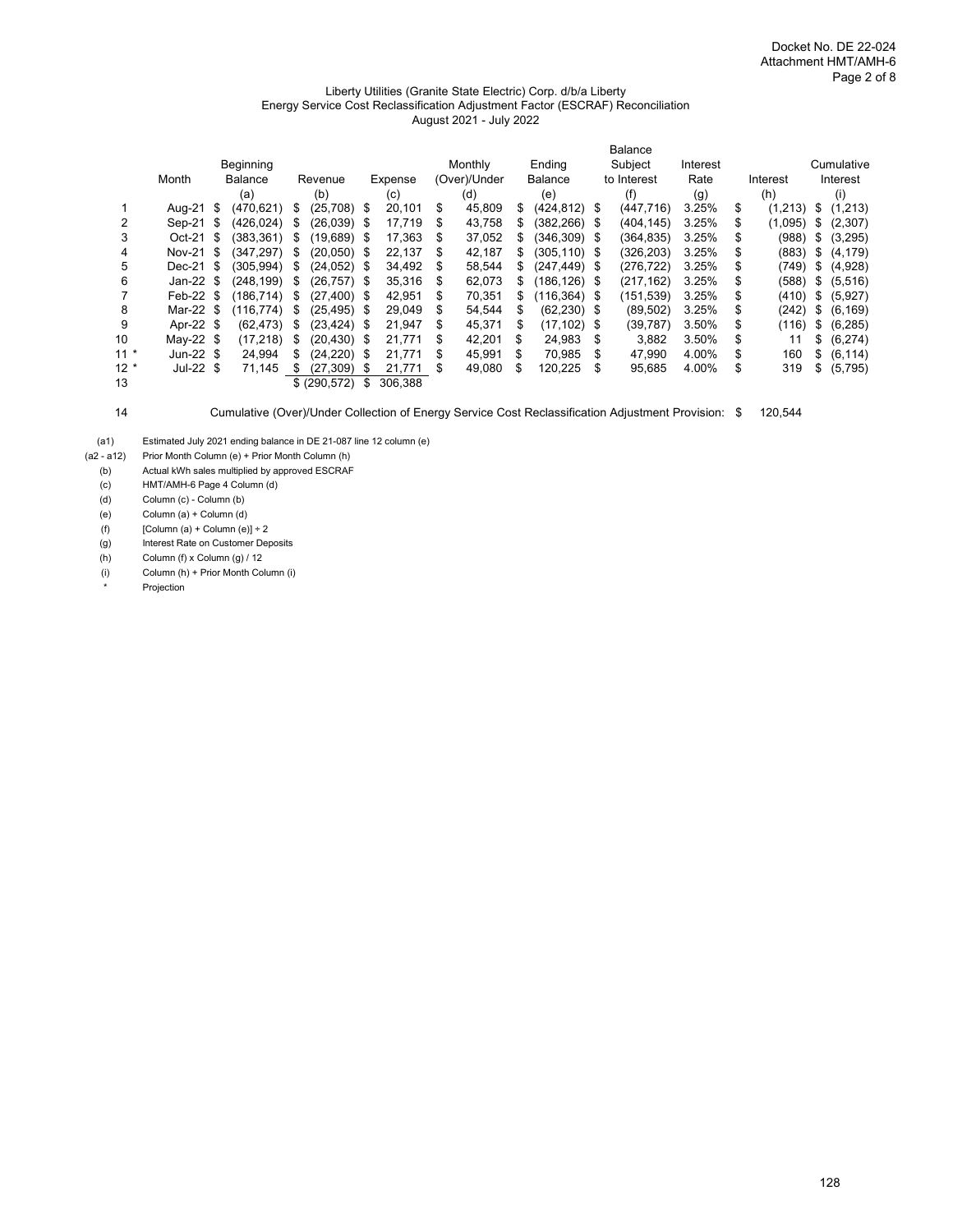## Liberty Utilities (Granite State Electric) Corp. d/b/a Liberty Energy Service Cost Reclassification Adjustment Factor (ESCRAF) Expense Summary August 2021 - July 2022

|                                                                           | Total     | Residential and<br>Small C&I | Medium and<br>Large C&I |
|---------------------------------------------------------------------------|-----------|------------------------------|-------------------------|
| <b>Wholesale Costs:</b><br>1 Procurement and Ongoing Administration Costs | \$26,214  | \$13,107                     | \$13,107                |
| <b>Direct Retail:</b><br>2 Bad Debt Expense                               | \$152,326 | \$89,033                     | \$63,293                |
| <b>Cash Working Capital:</b><br>3 Working Capital Impact                  | \$184,975 | \$108,116                    | \$76,858                |
| 4 Total Estimated Commodity Related Costs                                 | \$363,515 | \$210,256                    | \$153,258               |

(1) Schedule HMT/AMH-6 Page 4 Column (a), allocated evenly

(2) Bad debt calculation August 2021 - July 2022. Allocated to customer group based on method agreed to in the settlement in Docket DE 05-126.

(3) Schedule HMT/AMH-6 Page 4 Column (c), allocated to customer group based on DR 95-169 allocation.

(4) Line (1) + Line (2) + Line (3)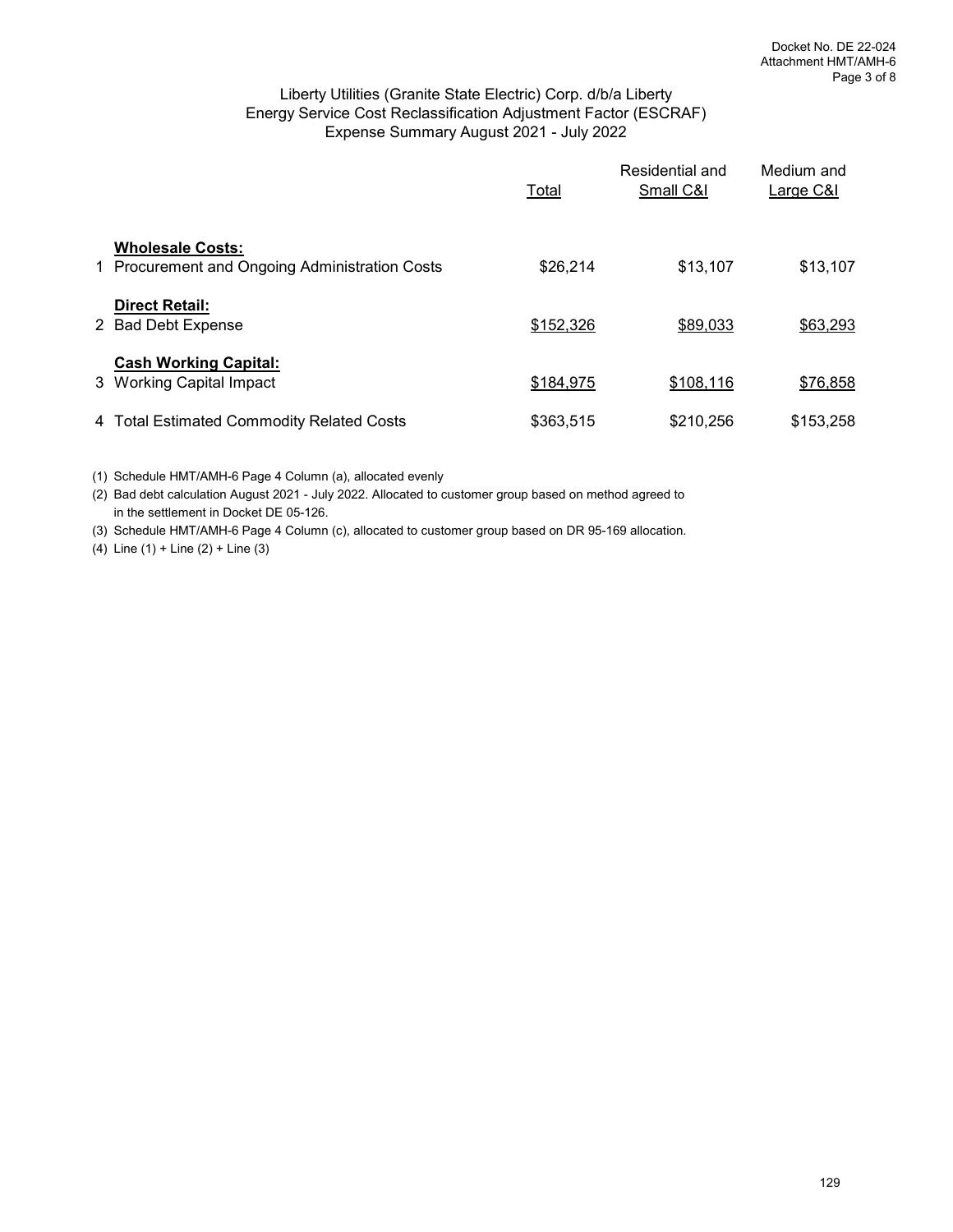## Liberty Utilities (Granite State Electric) Corp. d/b/a Liberty Energy Service Cost Reclassification Adjustment Factor Expenses August 2021 - July 2022

|            |               | Payroll            |                 |              |           |
|------------|---------------|--------------------|-----------------|--------------|-----------|
|            |               | and                |                 | Cash Working |           |
|            |               | <b>Other Admin</b> | <b>Bad Debt</b> | Capital      | Total     |
|            |               | Expenses           | Expense         | Expense      | Expense   |
|            |               | (a)                | (b)             | (c)          | (d)       |
| $[1]$      | Aug-21        | \$557              | \$8,890         | \$10,654     | \$20,101  |
| $[2]$      | Sep-21        | \$0                | \$7,065         | \$10,654     | \$17,719  |
| $[3]$      | $Oct-21$      | \$0                | \$6,709         | \$10,654     | \$17,363  |
| $[4]$      | Nov-21        | \$1,949            | \$9,534         | \$10,654     | \$22,137  |
| $[5]$      | Dec-21        | \$9,501            | \$14,337        | \$10,654     | \$34,492  |
| [6]        | Jan-22        | \$4,385            | \$20,277        | \$10,654     | \$35,316  |
| $[7]$      | Feb-22        | \$4,629            | \$27,668        | \$10,654     | \$42,951  |
| [8]        | Mar-22        | \$2,226            | \$16,169        | \$10,654     | \$29,049  |
| [9]        | Apr-22        | \$0                | \$11,293        | \$10,654     | \$21,947  |
| $[10]$     | May-22        | \$989              | \$10,128        | \$10,654     | \$21,771  |
| $[11]^{*}$ | Jun-22        | \$989              | \$10,128        | \$10,654     | \$21,771  |
| $[12]$ *   | <b>Jul-22</b> | \$989              | \$10,128        | \$10,654     | \$21,771  |
|            |               | \$26,214           | \$152,326       | \$127,848    | \$306,388 |

(a) per general ledger

(b) per general ledger

(c) per general ledger

(d) Column (a) + Column (b) + Column (c)

\* Projection based on previous period's coats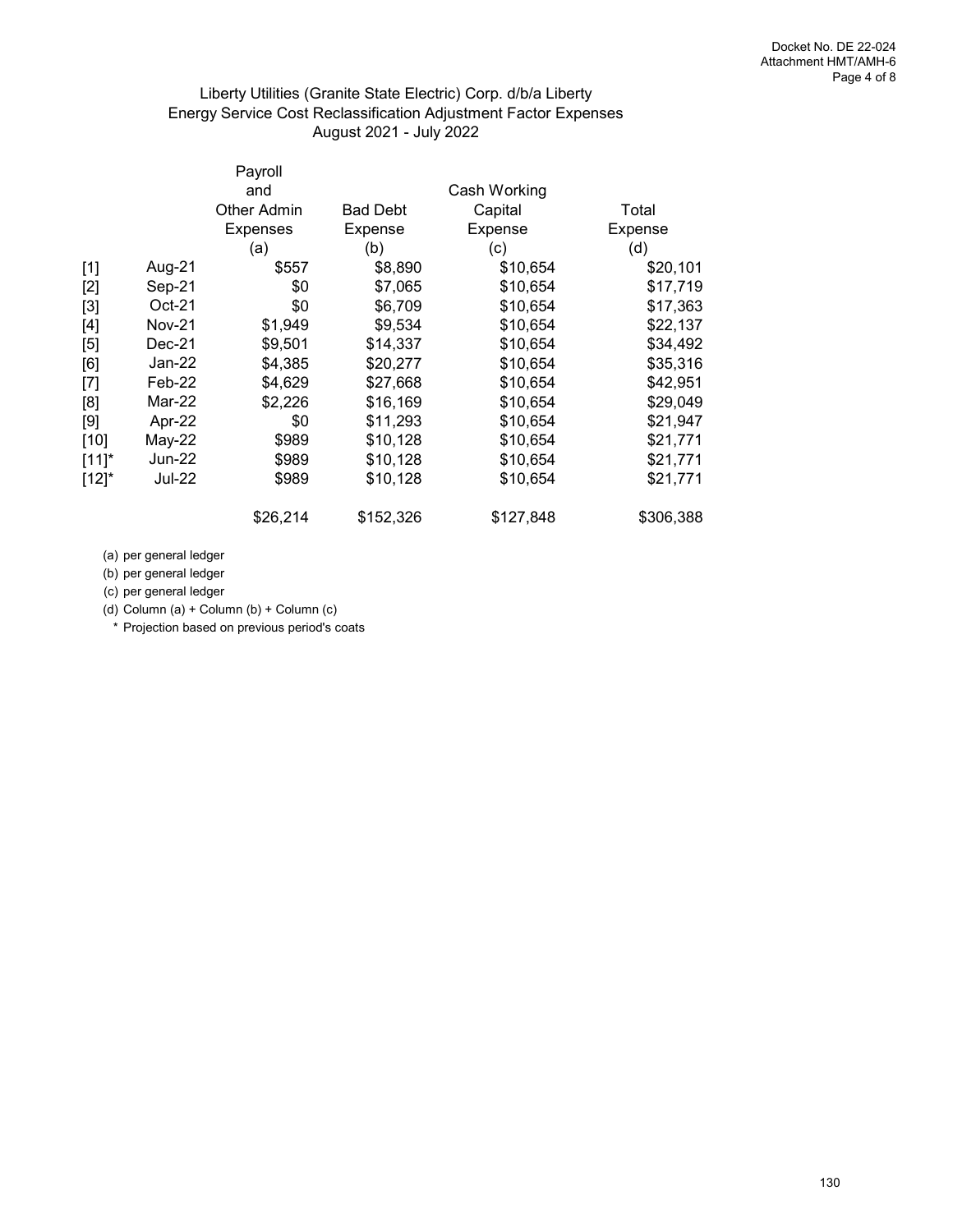## Liberty Utilities (Granite State Electric) Corp. d/b/a Liberty Energy Service Cost Reclassification Adjustment Factor Expenses Working Capital Summary

|                                  | Days of<br>Cost<br>(a) | Annual<br>Percent<br>(b) | Customer<br>Payment<br>Lag%<br>(c) | CWC %<br>(d) | Expense<br>(e)       | Working<br>Capital<br>Requirement<br>(f) |
|----------------------------------|------------------------|--------------------------|------------------------------------|--------------|----------------------|------------------------------------------|
| [1] 2021 Purchase Power Costs    | (35.993)               | $-9.86%$                 | 20.74%                             |              | 10.88% \$30,376,373  | \$<br>3,304,949                          |
| [2] Renewable Portfolio Standard | $(227.683) -62.38\%$   |                          | 20.74%                             |              | -41.64% \$ 3,190,979 | \$<br>(1,328,724)                        |
| [3] Working Capital Requirement  |                        |                          |                                    |              |                      | \$<br>1,976,226                          |
| [4] Capital Structure Post-tax   |                        |                          |                                    |              |                      | 7.60%                                    |
| [5] Working Capital Impact       |                        |                          |                                    |              |                      | \$<br>150,193                            |
| [6] Capital Structure Pre-tax    |                        |                          |                                    |              |                      | 9.36%                                    |
| [7] Working Capital Impact       |                        |                          |                                    |              |                      | \$<br>184,975                            |

#### Columns: Lines:

- $[1]$ (a) Schedule HMT/AMH-6 Page 6 [3] Line 1(f) + Line 2(f)
	-
	- (c) Schedule AMH/DBS-6 Page 8  $[5]$  Line (3) x Line (4)
	-
- (e) Schedule HMT/AMH-6 Page 6 [7] Line (3) x Line (6)
- [2](a) Schedule HMT/AMH-6 Page 7

(b) Column (a) ÷ 365

- (c) Schedule HMT/AMH-6 Page 8
- (d) Column (b) + Column (c)
- (e) Schedule HMT/AMH-6 Page 7
- (f) Column (d) x Column (e)

- 
- (b) Column (a) ÷ 365 [4] Settlement Agreement Docket No. DE 19-064
	-
- (d) Column (b) + Column (c) **[6] Settlement Agreement Docket No. DE 19-064** 
	-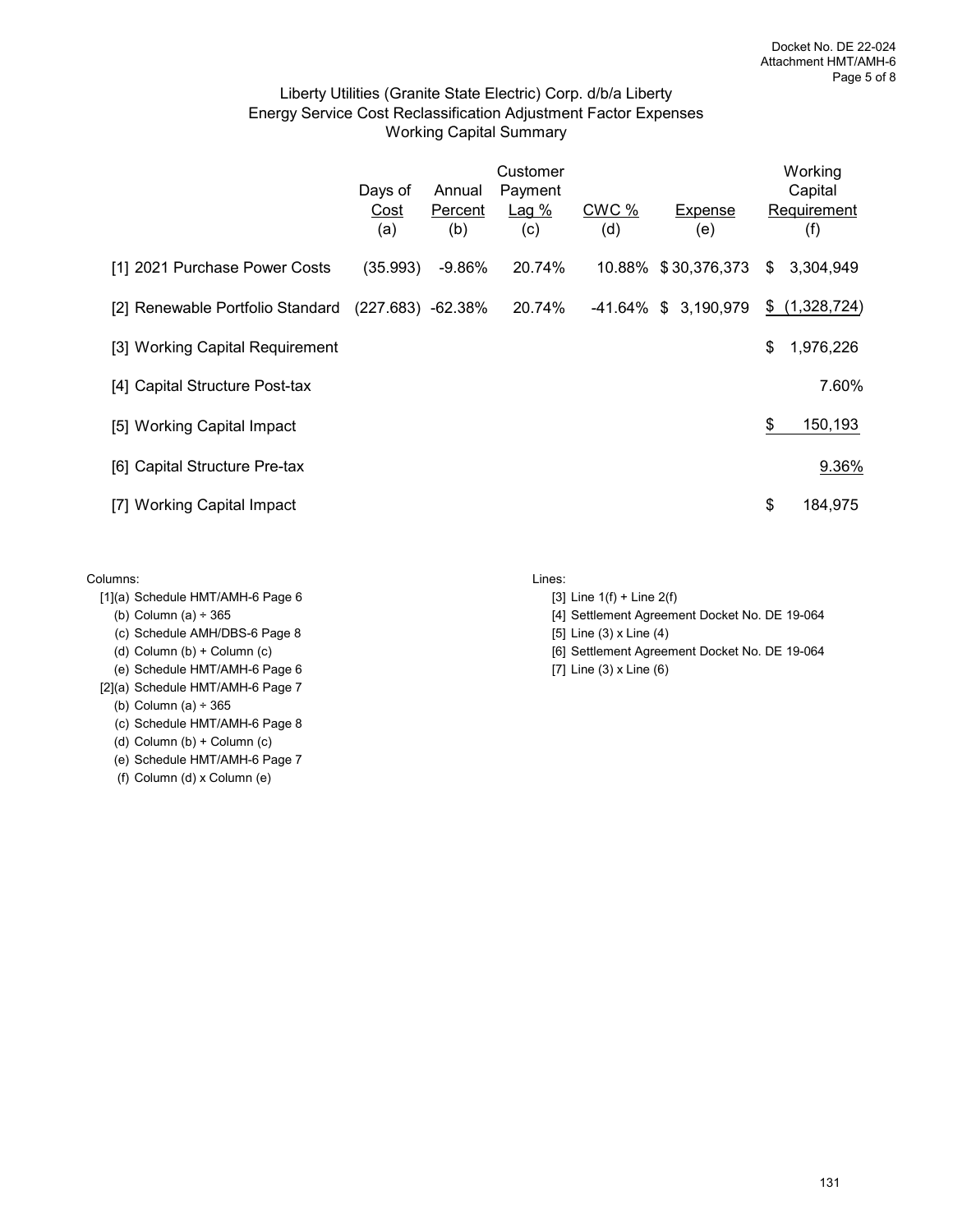#### Liberty Utilities (Granite State Electric) Corp. d/b/a Liberty Energy Service Cost Reclassification Adjustment Factor Expenses

|                                |                                                                                    |          |                               | Mid-Point              |                        |                                              |                        |             |                   |                |
|--------------------------------|------------------------------------------------------------------------------------|----------|-------------------------------|------------------------|------------------------|----------------------------------------------|------------------------|-------------|-------------------|----------------|
| Invoice                        |                                                                                    |          | Invoice                       | Service                |                        |                                              | Payment                | Elapsed     | % of              | Weighted       |
| <u>Month</u>                   | <b>Expense Description</b>                                                         |          | Amount                        | Period                 | Invoice Date           | Due Date                                     | Date                   | <u>Days</u> | Total             | <u>Days</u>    |
| (a)                            | (b)                                                                                |          | (c)                           | (d)                    | (e)                    | (f)                                          | (q)                    | (h)         | (i)               | (j)            |
|                                |                                                                                    |          |                               |                        |                        |                                              |                        |             |                   |                |
| January 2021                   | Current Charge for January 2021                                                    | \$       | 1,028,814.01                  | 1/16/2021<br>1/16/2021 | 2/10/2021              | 2/22/2021<br>2/22/2021                       | 2/22/2021              | 37          | 3.39%             | 1.25           |
| January 2021<br>January 2021   | Current Charge for January 2021<br>Supplier Reallocation for September 2020        | \$<br>\$ | 2,510,755.46<br>(103, 147.68) | 1/16/2021              | 2/10/2021<br>2/10/2021 | 2/22/2021                                    | 2/22/2021<br>2/22/2021 | 37<br>37    | 8.27%<br>$-0.34%$ | 3.06<br>(0.13) |
| January 2021                   | Supplier Reallocation for September 2020                                           | \$       | (7,824.70)                    | 1/16/2021              | 2/10/2021              | 2/22/2021                                    | 2/25/2021              | 40          | $-0.03%$          | (0.01)         |
| January 2021                   | <b>Broker Charge</b>                                                               | \$       | 345.55                        | 1/16/2021              | 2/1/2021               | 2/28/2021                                    | 2/25/2021              | 40          | 0.00%             | 0.00           |
| February 2021                  | Current Charge for February 2021                                                   | \$       | 622,946.19                    | 2/14/2021              | 3/10/2021              | 3/22/2021                                    | 3/22/2021              | 36          | 2.05%             | 0.74           |
| February 2021                  | Current Charge for February 2021                                                   | \$       | 2,389,230.87                  | 2/14/2021              | 3/10/2021              | 3/20/2021                                    | 3/22/2021              | 36          | 7.87%             | 2.83           |
| February 2021                  | Supplier Reallocation for October 2020                                             | \$       | (1,318.45)                    | 2/14/2021              | 3/10/2021              | 3/20/2021                                    | 3/22/2021              | 36          | 0.00%             | (0.00)         |
| February 2021                  | Supplier Reallocation for October 2020                                             | \$       | (15, 777.49)                  | 2/14/2021              | 3/10/2021              | 3/20/2021                                    | 3/30/2021              | 44          | $-0.05%$          | (0.02)         |
| February 2021                  | <b>Broker Charge</b>                                                               | \$       | 345.55                        | 2/14/2021              | 3/1/2021               | 3/31/2021                                    | 3/24/2021              | 38          | 0.00%             | 0.00           |
| March 2021                     | Current Charge for March 2021                                                      | \$       | 558,139.84                    | 3/16/2021              | 4/9/2021               | 4/20/2021                                    | 4/20/2021              | 35          | 1.84%             | 0.64           |
| March 2021                     | Current Charge for March 2021                                                      | \$       | 1,972,937.45                  | 3/16/2021              | 4/10/2021              | 4/20/2021                                    | 4/20/2021              | 35          | 6.49%             | 2.27           |
| March 2021                     | Supplier Reallocation for November 2020                                            | \$       | 76,392.15                     | 3/16/2021              | 4/10/2021              | 4/20/2021                                    | 4/20/2021              | 35          | 0.25%             | 0.09           |
| March 2021                     | Supplier Reallocation for November 2020                                            | \$       | 729.61                        | 3/16/2021              | 4/10/2021              | 4/20/2021                                    | 4/20/2021              | 35          | 0.00%             | 0.00           |
| March 2021                     | <b>Broker Charge</b>                                                               | \$       | 345.55                        | 3/16/2021              | 4/1/2021               | 4/30/2021                                    | 4/23/2021              | 38          | 0.00%             | 0.00           |
| April 2021                     | Current Charge for April 2021                                                      | \$       | 463,054.59                    | 4/15/2021              | 5/10/2021              | 5/20/2021                                    | 5/20/2021              | 35          | 1.52%             | 0.53           |
| April 2021                     | Current Charge for April 2021                                                      | \$       | 1,491,855.09                  | 4/15/2021              | 5/10/2021              | 5/20/2021                                    | 5/20/2021              | 35          | 4.91%             | 1.72           |
| April 2021                     | Supplier Reallocation for December 2020                                            | \$       | 82,930.86                     | 4/15/2021              | 5/10/2021              | 5/20/2021                                    | 5/20/2021              | 35          | 0.27%             | 0.10           |
| April 2021                     | Supplier Reallocation for December 2020                                            | \$       | (10, 737.14)                  | 4/15/2021              | 5/10/2021              | 5/20/2021                                    | 6/1/2021               | 47          | $-0.04%$          | (0.02)         |
| April 2021                     | <b>Broker Charge</b>                                                               | \$       | 345.55                        | 4/15/2021              | 5/1/2021               | 5/31/2021                                    | 5/25/2021              | 40          | 0.00%             | 0.00           |
| May 2021                       | Current Charge for May 2021                                                        | \$       | 440,857.62                    | 5/16/2021              | 6/10/2021              | 6/21/2021                                    | 6/21/2021              | 36          | 1.45%             | 0.52           |
| May 2021                       | Current Charge for May 2021                                                        | \$       | 1,437,726.13                  | 5/16/2021              | 6/10/2021              | 6/21/2021                                    | 6/21/2021              | 36          | 4.73%             | 1.70           |
| May 2021                       | Supplier Reallocation for January 2021                                             | \$       | 514,805.94                    | 5/16/2021              | 6/10/2021              | 6/21/2021                                    | 6/21/2021              | 36          | 1.69%             | 0.61           |
| May 2021                       | Supplier Reallocation for January 2021                                             | \$       | (248, 520.53)                 | 5/16/2021              | 6/10/2021              | 6/21/2021                                    | 6/30/2021              | 45          | $-0.82%$          | (0.37)         |
| May 2021                       | <b>Broker Charge</b>                                                               | \$       | 345.55                        | 5/16/2021              | 6/1/2021               | 6/30/2021                                    | 6/25/2021              | 40          | $0.00\%$          | 0.00           |
| June 2021                      | Current Charge for June 2021                                                       | \$       | 467,086.76                    | 6/15/2021              | 7/9/2021               | 7/20/2021                                    | 7/20/2021              | 35          | 1.54%             | 0.54           |
| June 2021                      | Current Charge for June 2021                                                       | \$       | 1,646,402.83                  | 6/15/2021              | 7/9/2021               | 7/20/2021<br>7/20/2021                       | 7/20/2021              | 35          | 5.42%             | 1.90           |
| June 2021<br>June 2021         | Supplier Reallocation for February 2021<br>Supplier Reallocation for February 2021 | \$<br>\$ | 44,068.63<br>(173.97)         | 6/15/2021<br>6/15/2021 | 7/9/2021<br>7/9/2021   | 7/20/2021                                    | 7/20/2021<br>7/26/2021 | 35<br>41    | 0.15%<br>0.00%    | 0.05<br>(0.00) |
| June 2021                      | <b>Broker Charge</b>                                                               | \$       | 345.55                        | 6/15/2021              | 7/1/2021               | 7/31/2021                                    | 7/23/2021              | 38          | 0.00%             | 0.00           |
| <b>July 2021</b>               | Current Charge for July 2021                                                       | \$       | 494,156.20                    | 7/16/2021              | 8/10/2021              | 8/20/2021                                    | 8/20/2021              | 35          | 1.63%             | 0.57           |
| <b>July 2021</b>               | Current Charge for July 2021                                                       | \$       | 1,756,475.95                  | 7/16/2021              | 8/10/2021              | 8/20/2021                                    | 8/20/2021              | 35          | 5.78%             | 2.02           |
| July 2021                      | Supplier Reallocation for March 2021                                               | \$       | (50, 281.80)                  | 7/16/2021              | 8/10/2021              | 8/20/2021                                    | 8/20/2021              | 35          | $-0.17%$          | (0.06)         |
| <b>July 2021</b>               | Supplier Reallocation for March 2021                                               | \$       | 1,424.50                      | 7/16/2021              | 8/10/2021              | 8/20/2021                                    | 8/20/2021              | 35          | 0.00%             | 0.00           |
| <b>July 2021</b>               | <b>Broker Charge</b>                                                               | \$       | 345.55                        | 7/16/2021              | 8/1/2021               | 8/31/2021                                    | 8/25/2021              | 40          | 0.00%             | 0.00           |
| August 2021                    | Supplier Reallocation for April 2021                                               | \$       | (47, 174.34)                  | 8/16/2021              | 9/9/2021               | 9/20/2021                                    | 9/20/2021              | 35          | $-0.16%$          | (0.05)         |
| August 2021                    | Current Charge for August 2021                                                     | \$       | 573,594.90                    | 8/16/2021              | 9/14/2021              | 9/20/2021                                    | 9/17/2021              | 32          | 1.89%             | 0.60           |
| August 2021                    | Current Charge for August 2021                                                     | \$       | 2,118,315.95                  | 8/16/2021              | 9/16/2021              | 9/24/2021                                    | 9/24/2021              | 39          | 6.97%             | 2.72           |
| August 2021                    | Supplier Reallocation for April 2021                                               | \$       | (17, 207.97)                  | 8/16/2021              | 9/20/2021              |                                              | 9/30/2021 10/20/2021   | 65          | $-0.06%$          | (0.04)         |
| August 2021                    | <b>Broker Charge</b>                                                               | \$       | 345.55                        | 8/16/2021              | 9/1/2021               | 9/30/2021                                    | 9/27/2021              | 42          | $0.00\%$          | 0.00           |
| September 2021                 | Supplier Reallocation for May 2021                                                 | \$       | (1,351.31)                    | 9/15/2021              | 10/7/2021              | 10/20/2021                                   | 10/20/2021             | 35          | 0.00%             | (0.00)         |
| September 2021                 | Supplier Reallocation for May 2021                                                 | \$       | 2,013.56                      | 9/15/2021              |                        | 10/7/2021 10/20/2021 10/20/2021              |                        | 35          | 0.01%             | 0.00           |
| September 2021                 | Current Charge for September 2021                                                  | \$       | 1,511,109.83                  | 9/15/2021              |                        | 10/12/2021 10/20/2021 10/27/2021             |                        | 42          | 4.97%             | 2.09           |
| September 2021                 | Current Charge for September 2021                                                  | \$       | 492,869.90                    | 9/15/2021              |                        | 10/13/2021 10/20/2021 10/20/2021             |                        | 35          | 1.62%             | 0.57           |
| September 2021                 | <b>Broker Charge</b>                                                               | \$       | 345.55                        | 9/15/2021              |                        | 10/1/2021 10/31/2021 10/25/2021              |                        | 40          | $0.00\%$          | 0.00           |
| October 2021                   | Supplier Reallocation for June 2021                                                | \$       | 69,899.76                     | 10/16/2021             |                        | 11/9/2021 11/22/2021 11/22/2021              |                        | 37          | 0.23%             | 0.09           |
| October 2021                   | Current Charge for October 2021                                                    | \$       | 483,281.82                    | 10/16/2021             |                        | 11/10/2021 11/22/2021 11/22/2021             |                        | 37          | 1.59%             | 0.59           |
| October 2021                   | Current Charge for October 2021                                                    | \$       | 1,369,173.10 10/16/2021       |                        |                        | 11/16/2021 11/22/2021 11/22/2021             |                        | 37          | 4.51%             | 1.67           |
| October 2021                   | Supplier Reallocation for June 2021                                                | \$       |                               | 347.46 10/16/2021      |                        | 11/16/2021 11/26/2021 11/24/2021             |                        | 39          | 0.00%             | 0.00           |
| October 2021                   | <b>Broker Charge</b>                                                               | \$       | 345.55                        | 10/16/2021             |                        | 11/1/2021 11/30/2021 11/24/2021              |                        | 39          | 0.00%             | 0.00           |
| November 2021                  | Supplier Reallocation for July 2021                                                | \$       | 15,392.26                     | 11/15/2021             |                        | 12/7/2021 12/17/2021 12/20/2021              |                        | 35          | 0.05%             | 0.02           |
| November 2021                  | Current Charge for November 2021                                                   | \$       | 563, 134.25 11/15/2021        |                        |                        | 12/10/2021 12/22/2021 12/20/2021             |                        | 35          | 1.85%             | 0.65           |
| November 2021                  | Supplier Reallocation for July 2021                                                | \$       |                               | (5,298.47) 11/15/2021  |                        | 12/10/2021 12/20/2021 12/20/2021             |                        | 35          | $-0.02%$          | (0.01)         |
| November 2021                  | Current Charge for November 2021                                                   | \$       | 1,883,740.63 11/15/2021       |                        |                        | 12/14/2021 12/20/2021 12/20/2021             |                        | 35          | 6.20%             | 2.17           |
| November 2021<br>December 2021 | <b>Broker Charge</b><br>Current Charge for December 2021                           | \$<br>\$ |                               | 345.55 11/15/2021      | 1/10/2022              | 12/1/2021 12/31/2021 12/20/2021<br>1/20/2022 | 1/20/2022              | 35<br>35    | 0.00%<br>2.63%    | 0.00<br>0.92   |
| December 2021                  | Supplier Reallocation for August 2021                                              | \$       | 798,934.53 12/16/2021         | 1,171.16 12/16/2021    | 1/12/2022              | 1/20/2022                                    | 1/20/2022              | 35          | 0.00%             | 0.00           |
| December 2021                  | Current Charge for December 2021                                                   | \$       | 2,965,889.77 12/16/2021       |                        | 1/7/2022               | 1/20/2022                                    | 1/20/2022              | 35          | 9.76%             | 3.42           |
| December 2021                  | Supplier Reallocation for August 2021                                              | \$       |                               | 31,381.15 12/16/2021   | 1/7/2022               | 1/20/2022                                    | 1/20/2022              | 35          | 0.10%             | 0.04           |
| December 2021                  | <b>Broker Charge</b>                                                               | \$       |                               | 345.55 12/16/2021      | 1/1/2022               | 1/31/2022                                    | 1/13/2022              | 28          | 0.00%             | 0.00           |
|                                |                                                                                    |          |                               |                        |                        |                                              |                        |             |                   |                |

#### [1] Total \$ 30,376,373.46 Days 35.99

(a) Month in which obligation for payment occurred  $(5)$  Per agreements (b) Per invoices (g) Date paid

(b) Per invoices<br>
(c) Per invoices

(d) Midpoint of applicable service period<br>(e) Per invoices

Columns:

(h) Number of days between Column (d) and Column (g) (i) Column (c) + Line (1)  $(i)$  Column  $(h)$  x Column  $(i)$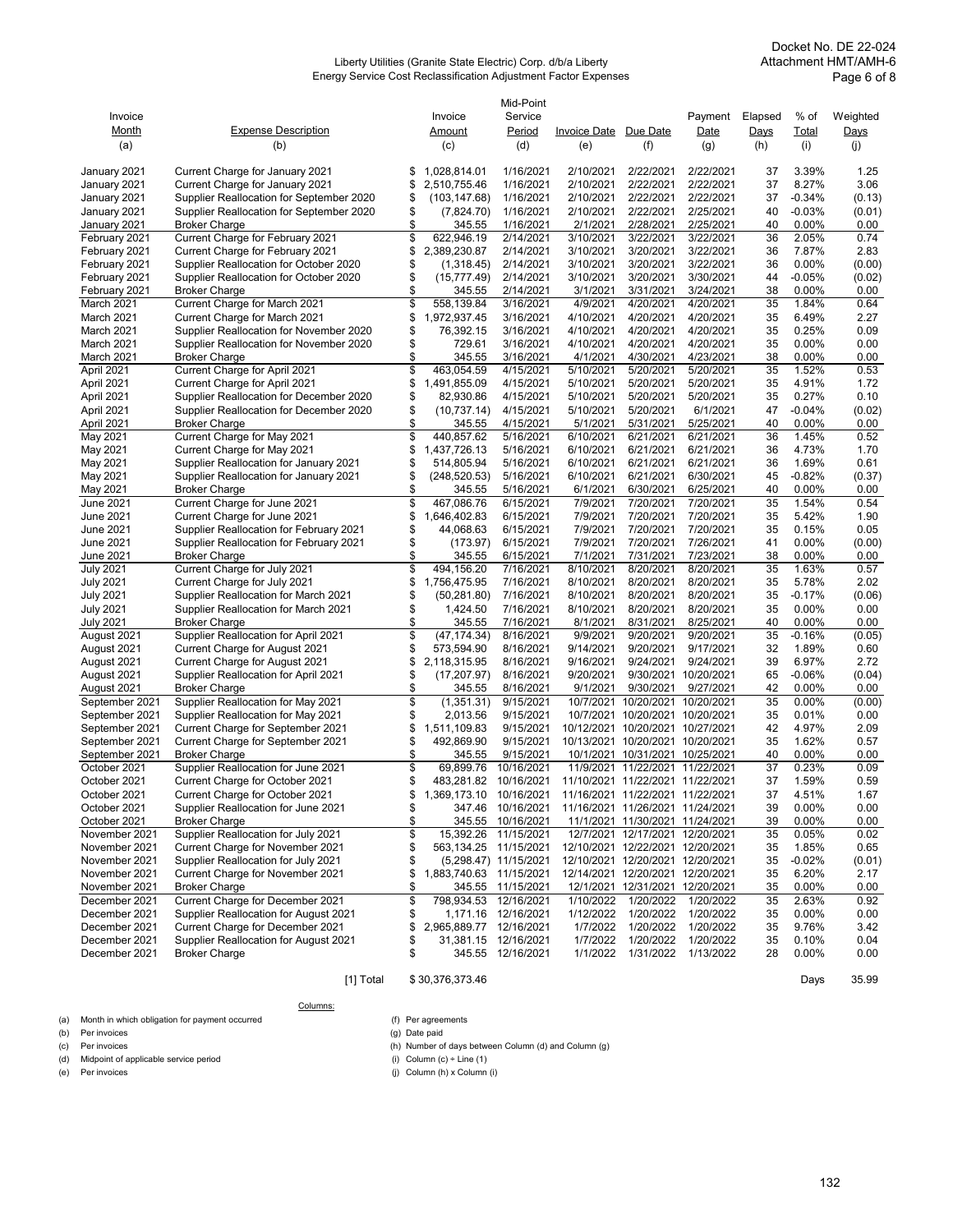## Liberty Utilities (Granite State Electric) Corp. d/b/a Liberty RPS Obligation Program Year 2021

|               |               | Mid-Point  |            |         |        |          |
|---------------|---------------|------------|------------|---------|--------|----------|
| Invoice       | Obligation    | of Service |            | Elapsed | % of   | Weighted |
| Month         | Amount        | Period     | Due Date   | (Days)  | Total  | Days     |
| (a)           | (b)           | (c)        | (d)        | (e)     | (f)    | (g)      |
| <b>Jul-21</b> | \$<br>318,976 | 7/16/2021  | 3/31/2022  | 258     | 10.00% | 25.79    |
| Aug-21        | \$<br>282,395 | 8/16/2021  | 3/31/2022  | 227     | 8.85%  | 20.09    |
| Sep-21        | \$<br>283,427 | 9/15/2021  | 3/31/2022  | 197     | 8.88%  | 17.50    |
| Oct-21        | \$<br>211,652 | 10/16/2021 | 6/30/2022  | 257     | 6.63%  | 17.05    |
| <b>Nov-21</b> | \$<br>217,328 | 11/15/2021 | 6/30/2022  | 227     | 6.81%  | 15.46    |
| $Dec-21$      | \$<br>264,686 | 12/16/2021 | 6/30/2022  | 196     | 8.29%  | 16.26    |
| Jan-22        | \$<br>297,817 | 1/16/2022  | 9/30/2022  | 257     | 9.33%  | 23.99    |
| $Feb-22$      | \$<br>302,316 | 2/14/2022  | 9/30/2022  | 228     | 9.47%  | 21.60    |
| Mar-22        | \$<br>279,869 | 3/16/2022  | 9/30/2022  | 198     | 8.77%  | 17.37    |
| Apr-22        | \$<br>253,208 | 4/15/2022  | 12/31/2022 | 260     | 7.94%  | 20.63    |
| May-22        | \$<br>219,749 | 5/16/2022  | 12/31/2022 | 229     | 6.89%  | 15.77    |
| <b>Jun-22</b> | \$<br>259.556 | 6/15/2022  | 12/31/2022 | 199     | 8.13%  | 16.19    |
|               |               |            |            |         |        |          |

[1] Total \$ 3,190,979 [2] Days 227.68

Columns:

(a) Month in which obligation occurred (1) Sum of Column (b)

(b) Obligation based on kWh sales mulitplied by the approved RPS rates for period (2) Sum of Column (g)

(c) Midpoint of Service Period

- (d) Date of Obligation for Payment
- (e.) Number of days between Column (c) and Column (d)

(f) Column (b) / Line 1

(g) Column (c) multiplied by Column (e.)

Lines: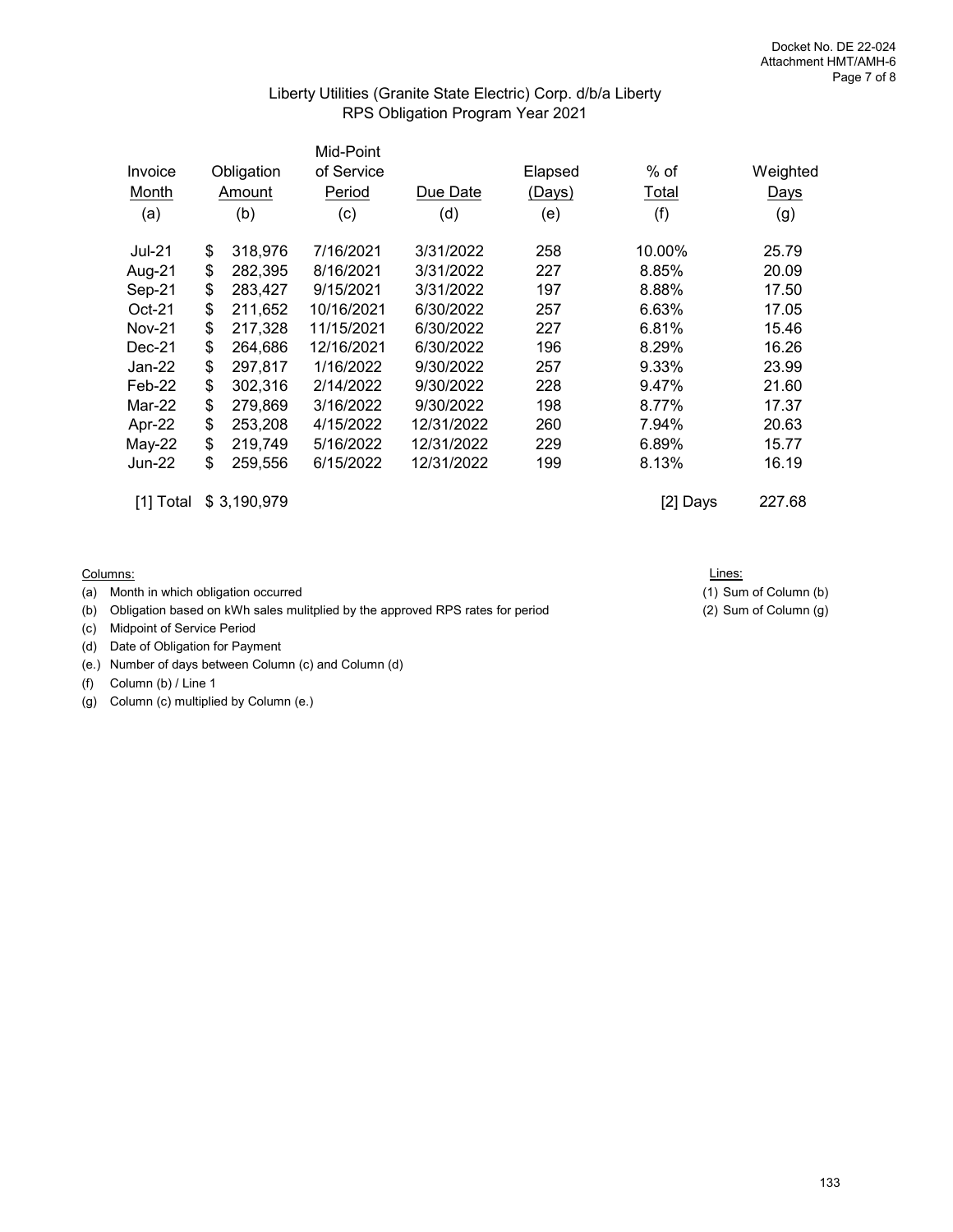## Liberty Utilities (Granite State Electric) Corp. d/b/a Liberty Revenue Lead/Lag Applied to Energy Service

| Service Period                                                                                                                    |                                                                                                                                                 | Monthly<br>Customer<br>Accts.Receivable<br>(a)                                                                                                              |                                                                      | Monthly<br><b>Sales</b><br>(b)                                                                                                                                         |                                                                      | Days<br>In Month<br>(c)                                                                                                                                  |                                                                      | Average<br>Daily Revenues<br>(d)                                     |                                                                                                                                  |
|-----------------------------------------------------------------------------------------------------------------------------------|-------------------------------------------------------------------------------------------------------------------------------------------------|-------------------------------------------------------------------------------------------------------------------------------------------------------------|----------------------------------------------------------------------|------------------------------------------------------------------------------------------------------------------------------------------------------------------------|----------------------------------------------------------------------|----------------------------------------------------------------------------------------------------------------------------------------------------------|----------------------------------------------------------------------|----------------------------------------------------------------------|----------------------------------------------------------------------------------------------------------------------------------|
|                                                                                                                                   | 1/1/2021<br>2/1/2021<br>3/1/2021<br>4/1/2021<br>5/1/2021<br>6/1/2021<br>7/1/2021<br>8/1/2021<br>9/1/2021<br>10/1/2021<br>11/1/2021<br>12/1/2021 | 1/31/2021<br>2/28/2021<br>3/31/2021<br>4/30/2021<br>5/31/2021<br>6/30/2021<br>7/31/2021<br>8/31/2021<br>9/30/2021<br>10/31/2021<br>11/30/2021<br>12/31/2021 | \$<br>\$<br>\$<br>\$<br>\$<br>\$<br>\$<br>\$<br>\$<br>\$<br>\$<br>\$ | 12,435,802<br>12,995,651<br>11,960,601<br>11,003,450<br>10,860,373<br>12,023,704<br>12,741,650<br>13,387,406<br>13,659,859<br>12,404,962<br>12, 143, 473<br>13,306,088 | \$<br>\$<br>\$<br>\$<br>\$<br>\$<br>\$<br>\$<br>\$<br>\$<br>\$<br>\$ | 7,023,919<br>6,747,344<br>6,400,466<br>5,546,716<br>4,948,239<br>6,250,664<br>7,111,949<br>7,268,699<br>7,591,711<br>5,878,354<br>6,059,368<br>7,331,962 | 31<br>28<br>31<br>30<br>31<br>30<br>31<br>31<br>30<br>31<br>30<br>31 | \$<br>\$<br>\$<br>\$<br>\$<br>\$<br>\$<br>\$<br>\$<br>\$<br>\$<br>\$ | 226,578<br>240,977<br>206,467<br>184,891<br>159,621<br>208,355<br>229,418<br>234,474<br>253,057<br>189,624<br>201,979<br>236,515 |
|                                                                                                                                   |                                                                                                                                                 | Average                                                                                                                                                     | \$                                                                   | 12,410,252                                                                                                                                                             |                                                                      |                                                                                                                                                          |                                                                      | \$                                                                   | 214,330                                                                                                                          |
| [1] Service Lag<br>[2] Collection Lag<br>[3] Billing Lag<br>[4] Total Average Days Lag<br>[5] Customer Payment Lag-annual percent |                                                                                                                                                 |                                                                                                                                                             |                                                                      |                                                                                                                                                                        |                                                                      |                                                                                                                                                          |                                                                      | 15.21<br>57.90<br>2.59<br>75.70<br>20.74%                            |                                                                                                                                  |
| Columns:                                                                                                                          |                                                                                                                                                 |                                                                                                                                                             |                                                                      |                                                                                                                                                                        |                                                                      | Lines:                                                                                                                                                   |                                                                      |                                                                      |                                                                                                                                  |

(b) Per Company billing data  $[2]$  (a)  $/(d)$ 

(c) Number of days in applicable service period [3] Settlement Agreement Docket No. DE 19-064

(d) Column  $(b) \div$  Column  $(c.)$  [4] Sum of Lines 1-3

(a) Accounts Receivable per general ledger at end of month [1] Settlement Agreement Docket No. DE 19-064

[5] Line (4) ÷ 365